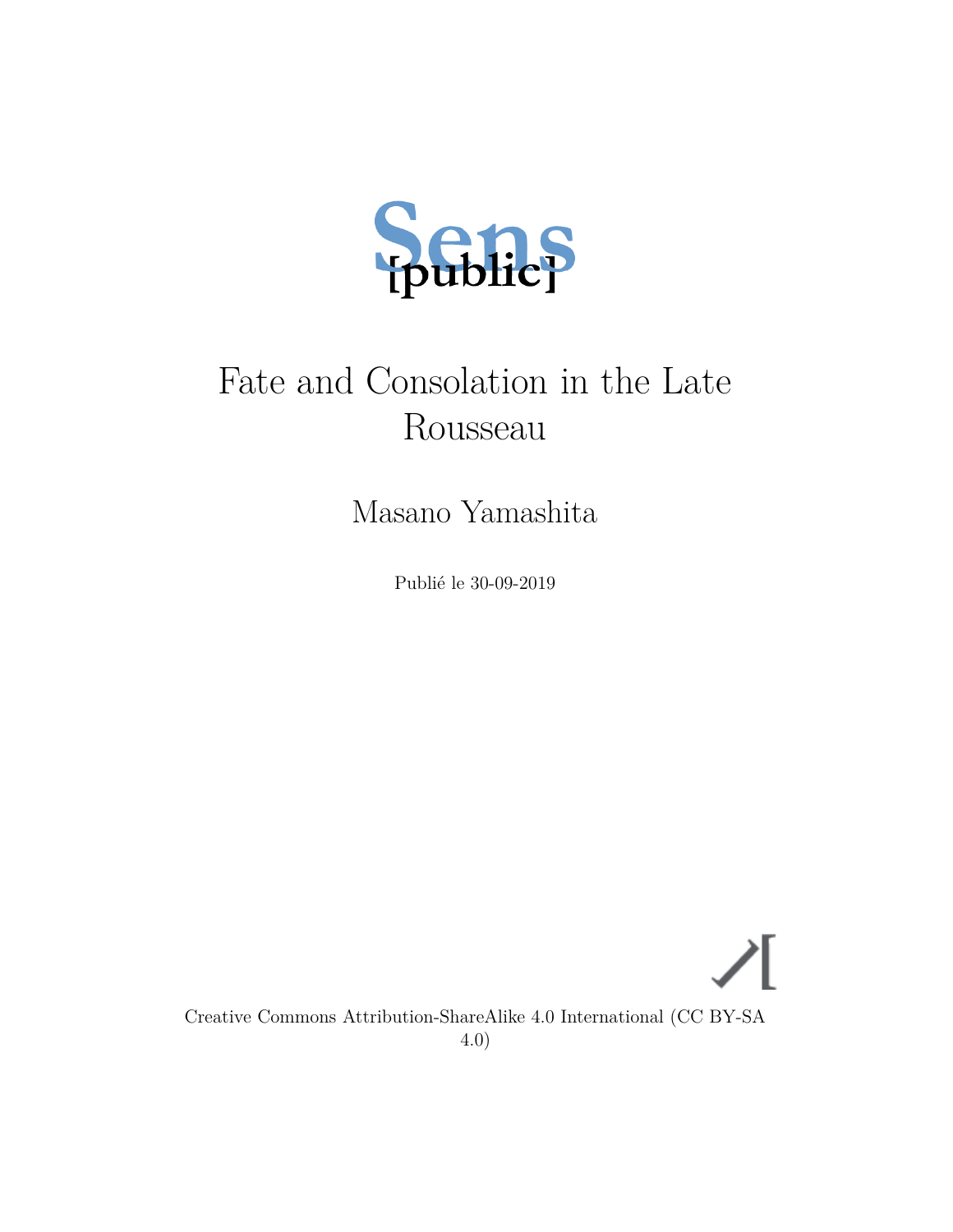#### **Abstract**

In his last writings Rousseau attempts to understand the events of his life as the products of fate. This essay analyzes the valences of fate in relation to concepts such as fatality and Providence. Rousseau engages with a diverse and at times contradictory corpus of ideas (stoicism, epicureanism, materialism, Protestantism) and an eclectic set of anecdotes (visit to the Invalides, personal memories of times spent with Madame de Warens) that aim to console him in his misfortunes. Only philosophizing and consolations allow Rousseau to ultimately free himself from the influence of his adversaries.

### **Résumé**

Dans ses derniers écrits, et plus particulièrement dans *Les Rêveries du promeneur solitaire*, Rousseau se livre à des réflexions très poussées sur sa propre vie et les singuliers événements qui l'ont conduit au triste état auquel on l'a réduit. Comment comprendre que le plus innocent des hommes soit l'objet d'une vindicte si cruelle et si injuste ? L'examen de cette destinée, aussi sombre qu'exceptionnelle, lui donne plus largement l'occasion de méditer sur le hasard, la fatalité et la Providence. Ces pages décisives se nourrissent d'influences diverses et même contraires (le stoïcisme, l'épicurisme, le matérialisme et le protestantisme) et de diverses anecdotes (sa visite aux Invalides, le souvenir d'une anecdote vécue auprès de Mme de Warens) qui visent ultimement une forme de consolation des malheurs qu'il essuie. Seule la philosophie et les consolations qu'elle permet donnent en effet l'occasion à Rousseau de se libérer de l'emprise de ses féroces ennemis.

**Mot-clés** : Rousseau, Lumières, stoïcisme, épicurisme, matérialisme, protestantisme, Providence, fatalité

**Keywords**: Rousseau, Enlightenment, stoicism, epicurism, materialism, Protestantism, Providence, fatality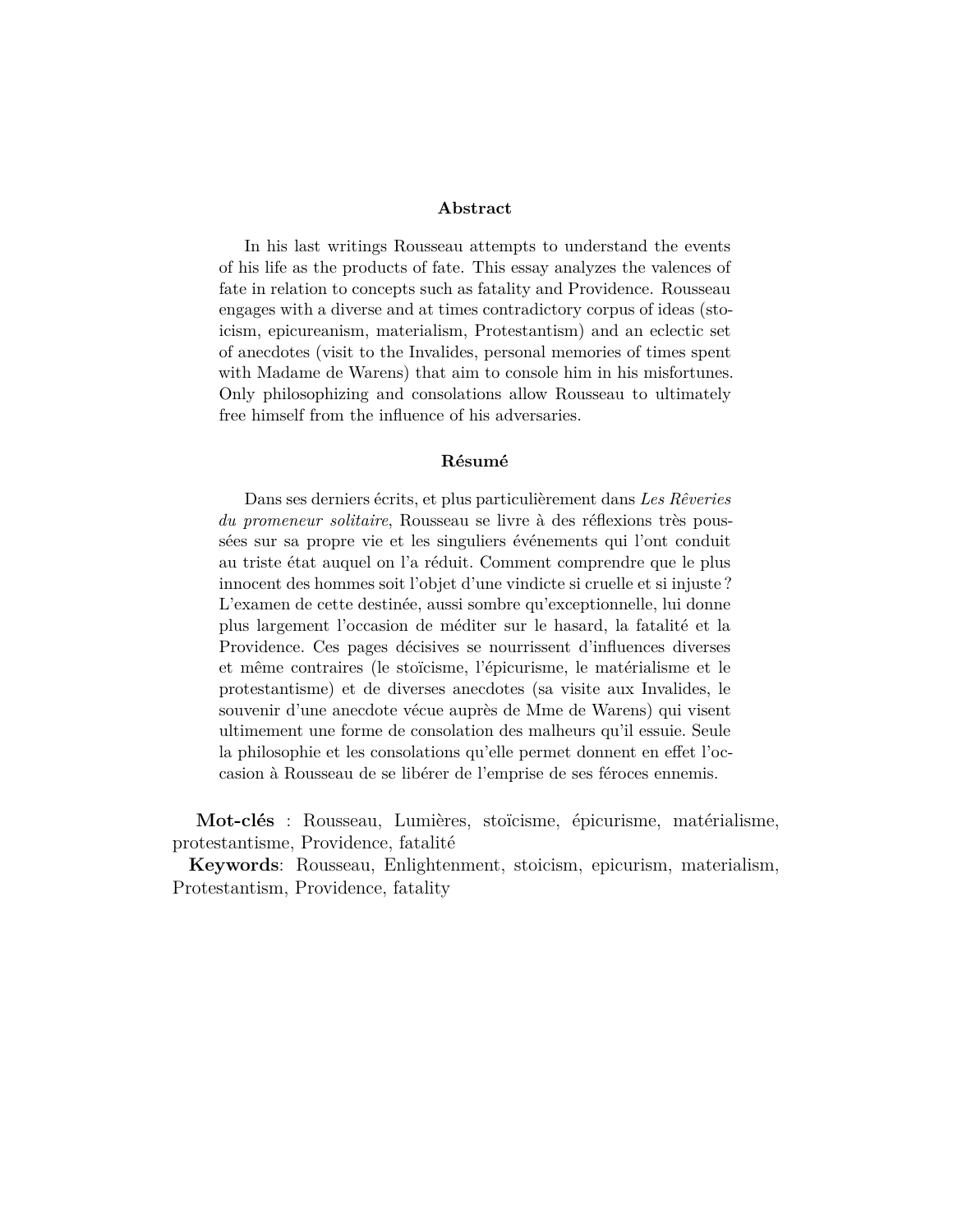# Fate and Consolation in the Late Rousseau

### Masano Yamashita

In his latest work, *Les Rêveries du promeneur solitaire*, Jean-Jacques Rousseau writes about his days, walks and thoughts from the perspective of an aging writer. This life-writing registers the movements of what Rousseau unequivocally understands as his "destinée," an orientation or a bend that his existence has supposedly taken on, throughout the nefarious influence of his contemporaries. In his autobiographical writings, Rousseau repeatedly refers to his life as a fated existence, one shaped both by his temperament—an internal destiny or inner nature that will, according to Rousseau, condemn him to being taken advantage of by others ("né le plus confiant des hommes," "[m]a destinée semble avoir tendu dès mon enfance le premier piège")—and by external forces that seriously threaten to determine his existence ("tout ce que la nature a mis d'heureuses dispositions dans mon cœur est tourné par ma destinée, et par ceux qui en disposent au préjudice de moi-même ou d'autrui"[1](#page-2-0) ). Rousseau considers the concept of "destinée" as the meeting point of religious thought and secular concerns: in his struggle against materialist philosophers, he crafts a narrative according to which his fellow thinkers have usurped the role of divinity by imposing themselves as the new gods of eighteenth-century Paris, "authoring" Rousseau's destiny<sup>[2](#page-2-1)</sup>. According to this logic, the influence that these modern thinkers have on his life appears so powerful that Rousseau is led to wonder whether God has planned these challenges as a spiritual test.

In the eighteenth century, the term "destinée" covers a very broad range of meanings: it is understood historically as an ancient concept used by

<span id="page-2-0"></span><sup>&</sup>lt;sup>1</sup>Rousseau [\(1959](#page-21-0), 1:1056 and 1055). I have modernized the spelling in all the references to this edition.

<span id="page-2-1"></span><sup>2</sup>His fellow philosophers are represented as "directeurs de ma destinée" in the First Walk. *Rêveries du promeneur solitaire* ([1959,](#page-21-0) 1:996).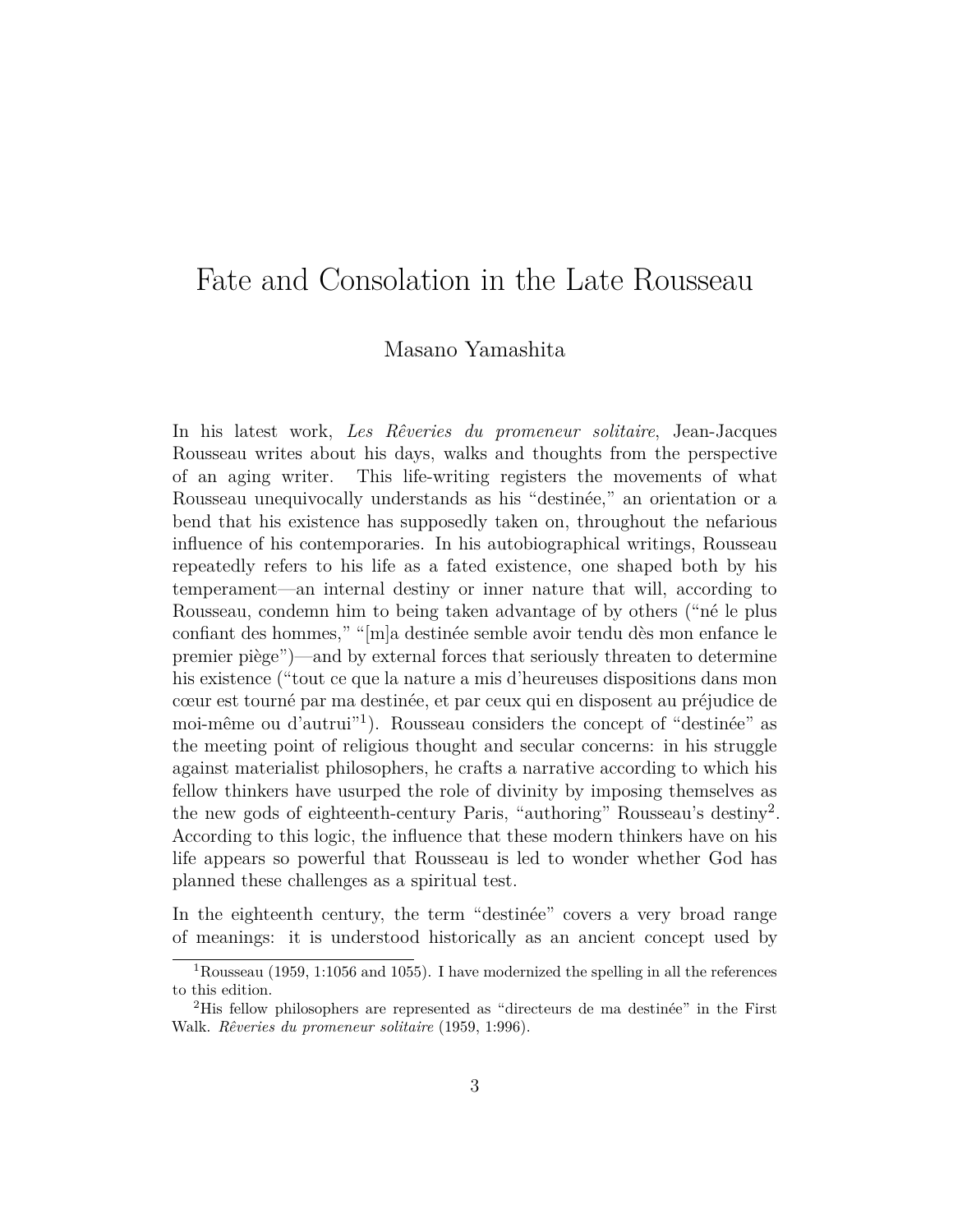pagan philosophers, often employed interchangeably with "fatalité." The Stoics submitted to the notion; the Epicureans rejected it. Destiny lends itself to providential readings of the world as well as to materialist interpretations of overdetermination in human behaviour that limit freedom and personal agency. It resonates, in other words, in religious and philosophical contexts. It is both ancient and modern. In the memoirs of earlier eighteenth-century writers such as Prévost and Marivaux, "destinée" serves as a leitmotif, drawing the reader's attention to the narrative art of plotting and to the characters' self-knowledge. In the early twentieth century, Freud described a phenomenon that he labelled "fate neurosis," a personal belief upheld by individuals who were convinced that they were besieged by an external malignant force when, in truth, they could also be understood as depicting internalized perceptions of personal life patterns (Freud [1990](#page-19-0), 21– 22). Traces of all these understandings of destiny can be found in Rousseau's autobiographical writings. The thinker conceives of destiny as a mode of storyshaping, that is, an art form perfected by his contemporaries who have, according to this view, elaborated the most pernicious of plots (a "complot"), an ever refined "art de me faire souffrir," so as to poison his everyday life<sup>[3](#page-3-0)</sup>. In response to this masterful infliction of suffering, Rousseau will, in his *Rêveries,* carefully elaborate an "art," a series of *techné* and practices designed to manage pain<sup>[4](#page-3-1)</sup>. The premise of a "destinée" might be understood as the first step in constructing a grid of intelligibility that makes sense of the seemingly senseless "chaos incompréhensible" (995) that obscures Rousseau's life in his later years as a famous writer. Rousseau uses the term "destinée" in relation to his own life twenty-six times in the *Rêveries*, a relatively high number for a such brief text<sup>[5](#page-3-2)</sup>. The use of the term "destinée" heuristically affords Rousseau the opportunity to confront the limits of reason and assess the insufficiency of rationalizing explanations. Moreover, the self-conscious use of this classical term allows the writer to place the reader and the activity of interpretation at the centre of the text. The inscriptions of "destinée" are

<span id="page-3-1"></span><span id="page-3-0"></span><sup>3</sup>Rousseau, "Histoire du précédent écrit," *Rousseau juge de Jean-Jacques* [\(1959](#page-21-0), 1:985).

<sup>&</sup>lt;sup>4</sup>In another iteration that compares Rousseau's plight to Job's, he writes: "Le persécuteur de Job aurait pu beaucoup apprendre de ceux qui vous guident, dans l'art de rendre un mortel malheureux," ("Copie du billet circulaire dont il est parlé dans l'écrit précédent,"  $(1959, 1:990)$  $(1959, 1:990)$  $(1959, 1:990)$ .

<span id="page-3-2"></span><sup>&</sup>lt;sup>5</sup>James Swenson explains that the word "destinée" is, in total, used by Rousseau twentyseven times in the *Rêveries*. "The Solitary Walker and the Invention of Lyrical Prose," (Swenson [2008,](#page-21-1) 229).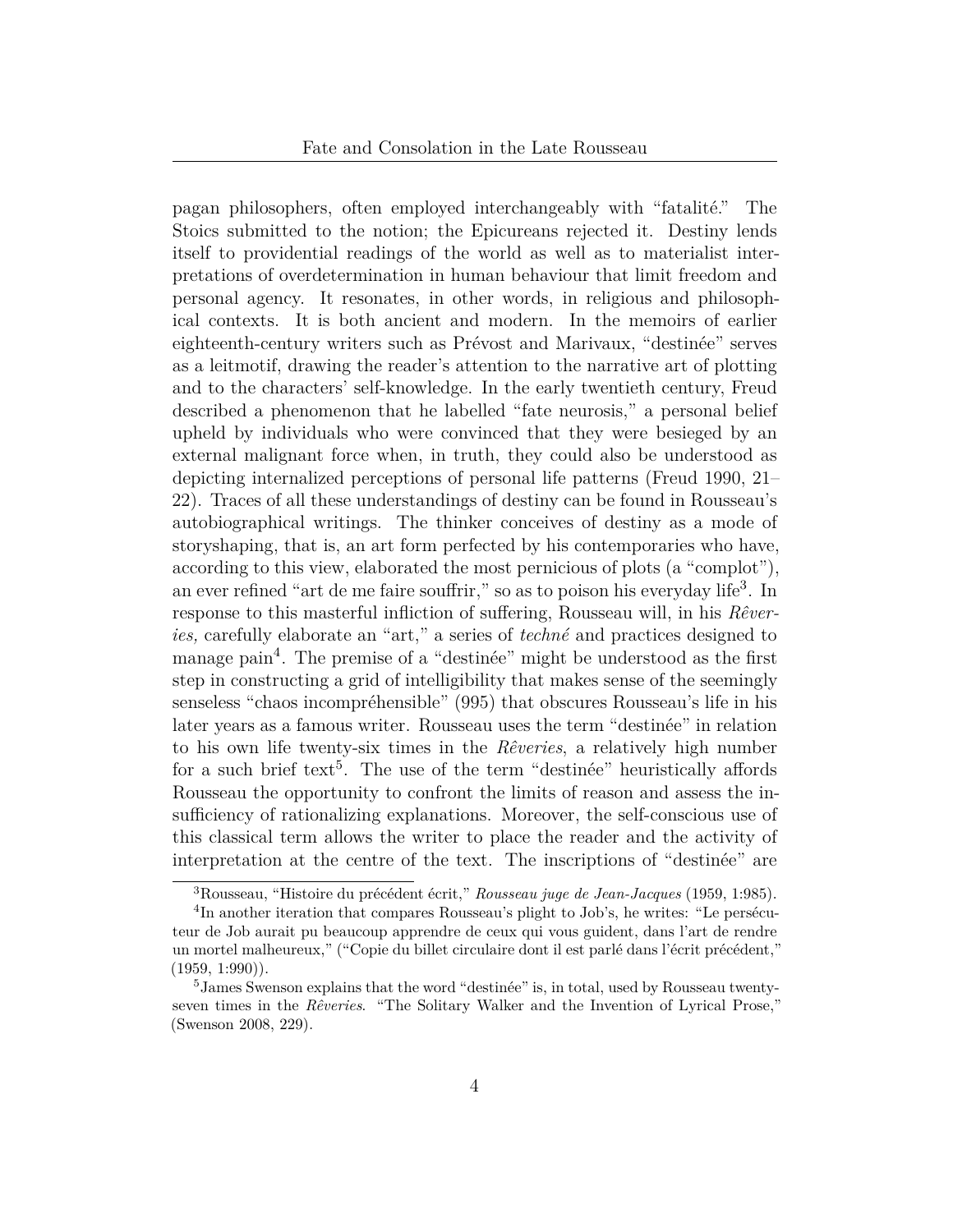used provocatively as an invitation to reflect upon the compromised ability of reading life as if it were a text, as was common in both the ancient and medieval allegorical traditions<sup>[6](#page-4-0)</sup> (Whitman [1987\)](#page-21-2). This confrontation with the symbolizing practice of allegorization forces readers to reflect on the extent to which it is still possible to resort to allegorical readings of a world that is marked, according to Rousseau, by modern philosophers, i.e., eighteenth-century materialists whom he views as the leading thinkers of the Enlightenment, who deny divine Providence and free will by their obdurate belief in the automatized overdeterminations of human behaviour.

I propose a reading of the *Rêveries du promeneur solitaire* and, more specifically, of its program of pain management through the generic lens of *consola-*tio, a term referring to the tradition of consolatory writing<sup>[7](#page-4-1)</sup>. In the Western tradition, Boethius's *Consolation of Philosophy* has served to establish some paradigmatic themes in this genre, namely the question of theodicy, the search for clarity in what one can and cannot do amidst the experience of misfortune, as well as the act of coming to terms with the disruptive role that Fortune can play in relation to Providence. I do not intend to exhaustively parse the religious and philosophical discourse of consolation in the *Rêveries*, only to locate particular instances allowing us to more deeply understand the effects of Rousseau's rhetorical construction of a "destinée" and its relation to the practice of consolatory writing. Rousseau's hypothesis of a personal "destinée" draws attention to those who have wielded the most power over his life, his fellow participants in the public sphere. These contemporaries do not form a single group and appear all the more powerful because they are diffuse. According to Rousseau, his peers threaten to overtake the traditional "authoring" function of God with regard to his personal existence, as the *Rêveries* recount their repeated attempts to assume authorship over his life. The overtaking of his life by materialist thinking forces Rousseau to focus on theological questions regarding the status of particular providence versus general providence (how could one explain the acute attention paid to the creation of his misery, if not through a theological lens or at the very least via a quasi-biblical narrative?) but also, more pragmatically, brings

<span id="page-4-1"></span><span id="page-4-0"></span> $6$ On the uses of allegory in literary history, see Theresa Kelley [\(1997](#page-20-0)).

<sup>7</sup>See Victor Watts' introduction to Anicius Boethius, *Consolation of Philosophy* ([1999\)](#page-18-0). Boethius's *Consolation* was original in that it was more pagan and philosophic than Christian, and hence distinct from a heterodox religious writing such as Jean Gerson's *On the Consolation of Theology.*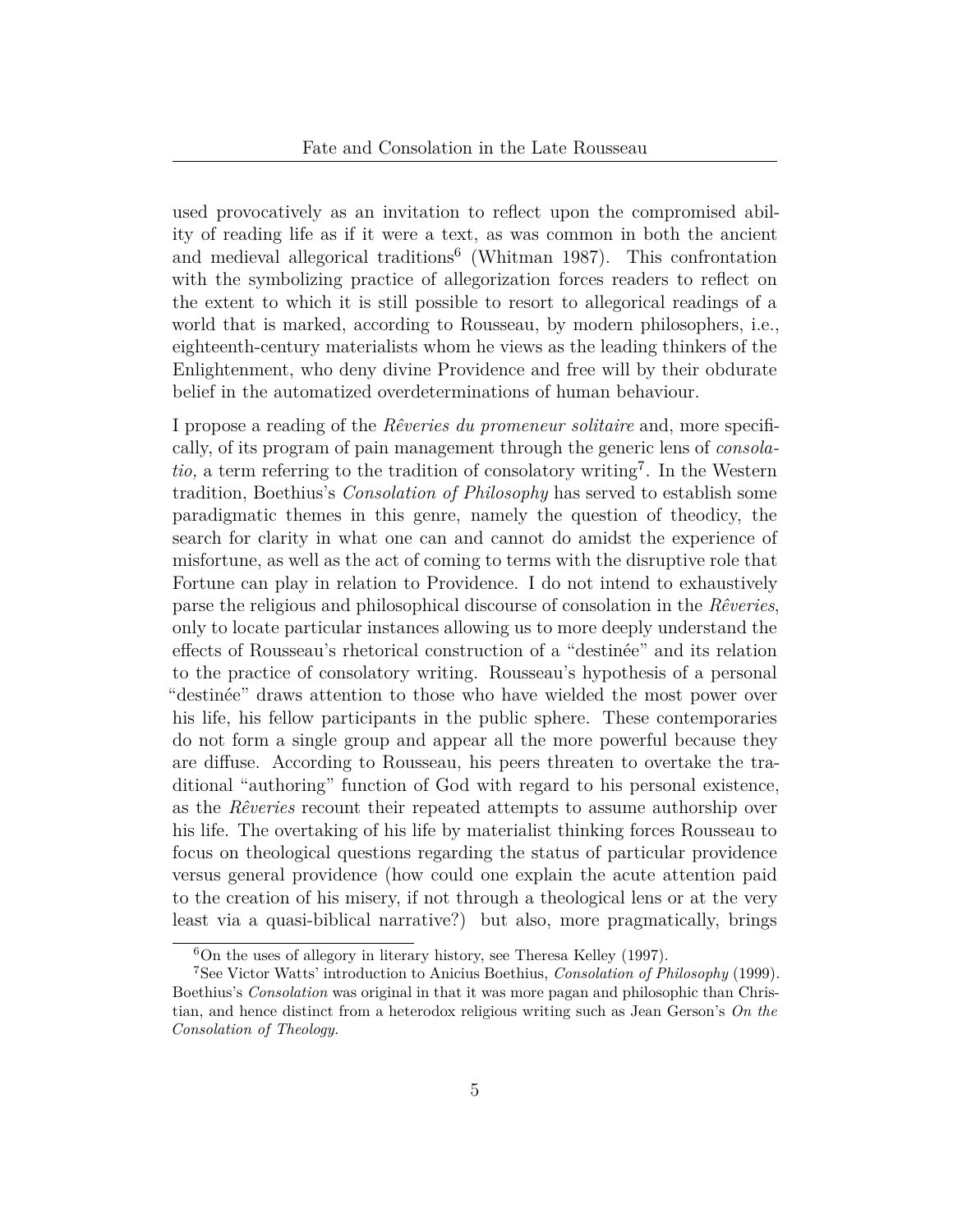Rousseau to think about literary form as a means of crafting a philosophic life that resists his peers' way of thinking.

The debate regarding particular and general providence is, of course, not new, and was animated in the seventeeth and early eighteenth centuries by theologians and philosophers such as Bossuet, Descartes, Malebranche, Fénélon and Bayle. Bossuet and Fénélon defended the existence of "providence par-ticulière," while Descartes, Malebranche and Bayle rejected the notion<sup>[8](#page-5-0)</sup>. In the wake of the Lisbon earthquake (1755), such theological questioning was revisited during the Enlightenment by Voltaire and Rousseau. As for the secondary literature, Victor Gourevitch, Marie-Hélène Cotoni and, more recently, Heinrich Meier, have been sensitive to the particularities of religious thought and the place of providence in Rousseau's writings (Gourevitch [2000,](#page-19-1) 193–246; Cotoni [1998](#page-19-2) ; Meier [2016\)](#page-20-1). Despite my intention to build on their insights, my essay pursues a slightly different path of reasoning. I wish to examine Rousseau in light of what Clément Rosset terms, in his discussion on the tragic, "la logique du pire," an idea which Rousseau, assuming the worst of his situation, harnesses so as to free himself from the expectation of further moral suffering by turning to the art of consolation, which soothes his acute moral pain, transforming it into pleasure.

Before the *Rêveries du promeneur solitaire*, Rousseau had already developed literary practices that served explicitly as coping mechanisms for overcoming adversity. We can briefly turn to the tactics deployed in the *Lévite d'Ephraïm,* that in fact set a precedent for the literary project of the more overtly personal text of the *Rêveries*. Rousseau turned to the lyric form of prose poetry in *Le Lévite d'Ephraïm*, a highly valued text that Rousseau conceived of as an exercise in consolation during a tumultuous period, when he was persecuted following the publication of *Émile*. *Le Lévite d'Ephraïm* serves as a testimony of his unique ability to convert a violent biblical story into a prod-uct of lyrical expression<sup>[9](#page-5-1)</sup>. Rousseau explicitly highlights in the Confessions

<span id="page-5-0"></span><sup>8</sup>Patrick Riley provides a comprehensive overview of the dominant theologians' and philosophers' views on *providence particulière* in *The General Will before Rousseau* ([1986\)](#page-20-2). See also Jonathan Sheehan and Dror Wahrman's recent *Invisible Hands: Self-Organization and the Eighteenth Century* (Sheehan and Wahrman [2015,](#page-21-3) 49) and Patrick Riley's essay, "Rousseau's General will," (Riley [2001](#page-20-3), 124–53).

<span id="page-5-1"></span><sup>9</sup>Music also serves an analogous therapeutic function. In *Rousseau juge de Jean-Jacques*, Rousseau writes about the consolatory powers of music: "Quand des sentiments douloureux affligent son cœur, il cherche sur son clavier les consolations que les hommes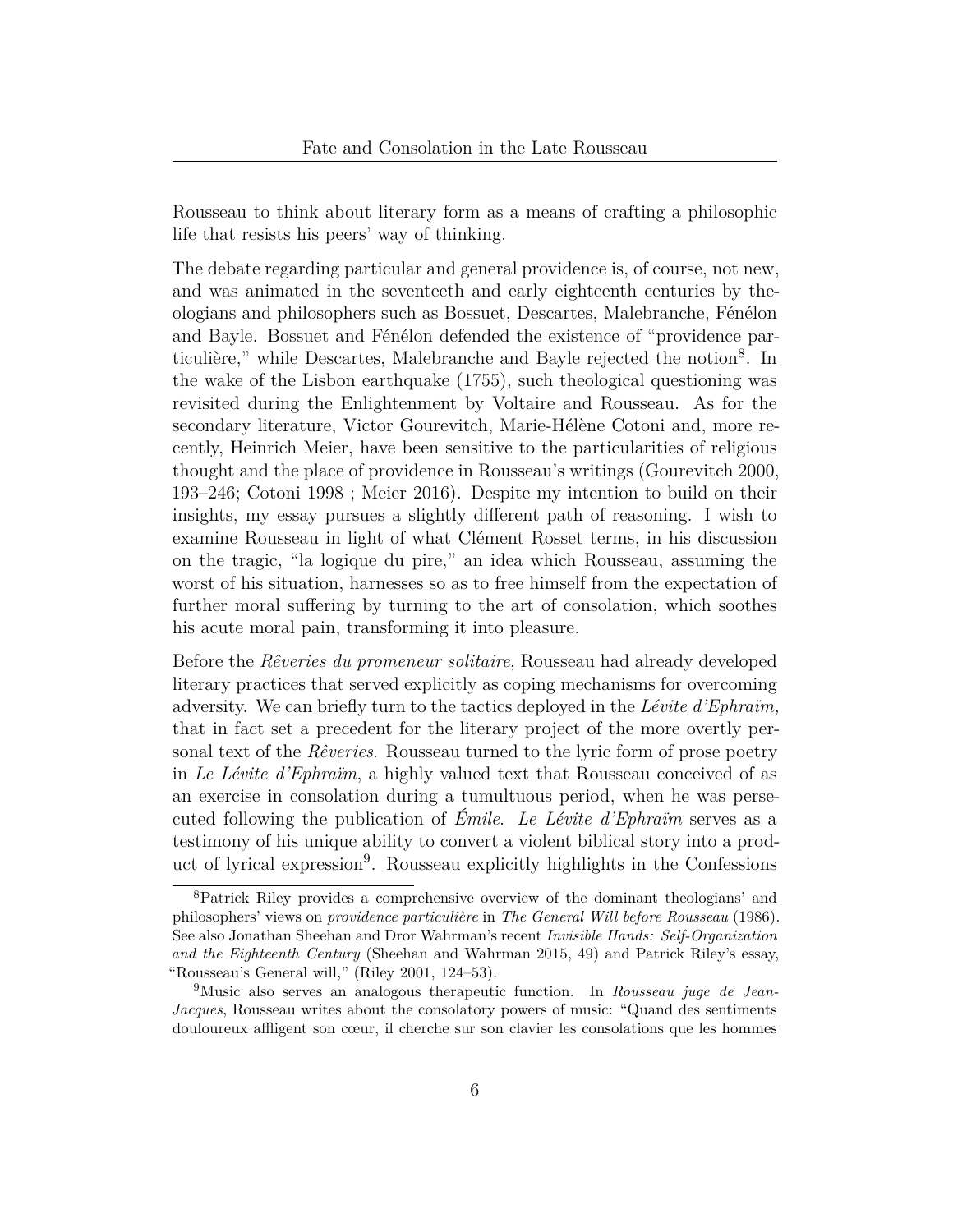a therapeutic function: "Jamais je ne l'ai relu, jamais je ne le relirai sans sentir en dedans l'applaudissement d'un cœur sans fiel qui loin de s'aigrir par ses malheurs s'en console avec lui-même et trouve en soi de quoi s'en dédommager" (586-587). By switching from the first-person singular to the third person, Rousseau mimics the passage between the way in which one sees oneself and the way in which one would like to be seen by others, as he writes in the second preface drafted for the *Lévite d'Ephraïm*: "Pour moi je me console. Le seul éloge que je désire et que je m'accorde sans honte parce qu'il m'est dû. Dans les plus cruels moments de sa vie il fit *Le Lévite d'Ephraïm*[10](#page-6-0) . Significantly, Rousseau alludes to this anxious period as a "*rêverie*," here meant in the pejorative sense of the English "raving": "J'imaginai de *donner le change à ma rêverie* en m'occupant de quelque sujet; celui-ci me vint à l'esprit." For the purposes of this essay, I will not delve further into the various meanings of *Le Lévite d'Ephraïm*; I will, however, draw a parallel between Rousseau's therapeutic need to write *Le Lévite d'Ephraïm* (as he sought to distract himself from a troubling "rêverie") and his final work, the *Rêveries du promeneur solitaire*[11](#page-6-1). As a text, *Les Rêveries* operates analogically to the *Levite d'Ephraïm* because it presents a method for managing personal suffering and implicitly develops a specific relationship to temporality. Both texts consider the practice of self-reading and rereading as consolatory for affording Rousseau the possibility of converting suffering into pleasure and enjoying "jouissance" from the temporal vantage point of repetition. In the First Walk, he writes:

Chaque fois que je les relirai m'en rendra la jouissance. J'oublierai mes malheurs, mes persécuteurs, mes opprobres, en songeant au prix qu'avait mérité mon cœur. [….] Si dans mes plus vieux jours

lui refusent. Sa douleur perd ainsi sa sécheresse et lui fournit à la fois des chants & des larmes" [\(1959,](#page-21-0) 1:873).

<span id="page-6-0"></span> $10$ Rousseau conceives of writing as a ruse in this instance; he uses the expression "donner" le change" to allude to the logic of substitution and replacement of pain for pleasure. See Goeffrey Bennington's deconstructionist study of this expression in Rousseau: *Dudding: des Noms de Rousseau* ([1991\)](#page-18-1). The act of "donner le change" requires, in a sense, "mental gymnastics" in that it is felt as being therapeutic for Rousseau. Jacques Derrida's study on substitution and supplementarity in Rousseau remains, however, invaluable: Derrida, *De la Grammatologie* [\(1967](#page-19-3)).

<span id="page-6-1"></span><sup>&</sup>lt;sup>11</sup>See Mira Morgenstern's study of the text for an overview of the principal themes and lines of interpretation regarding the treatment of violence, community and suffering in this story (Morgenstern [2008\)](#page-20-4).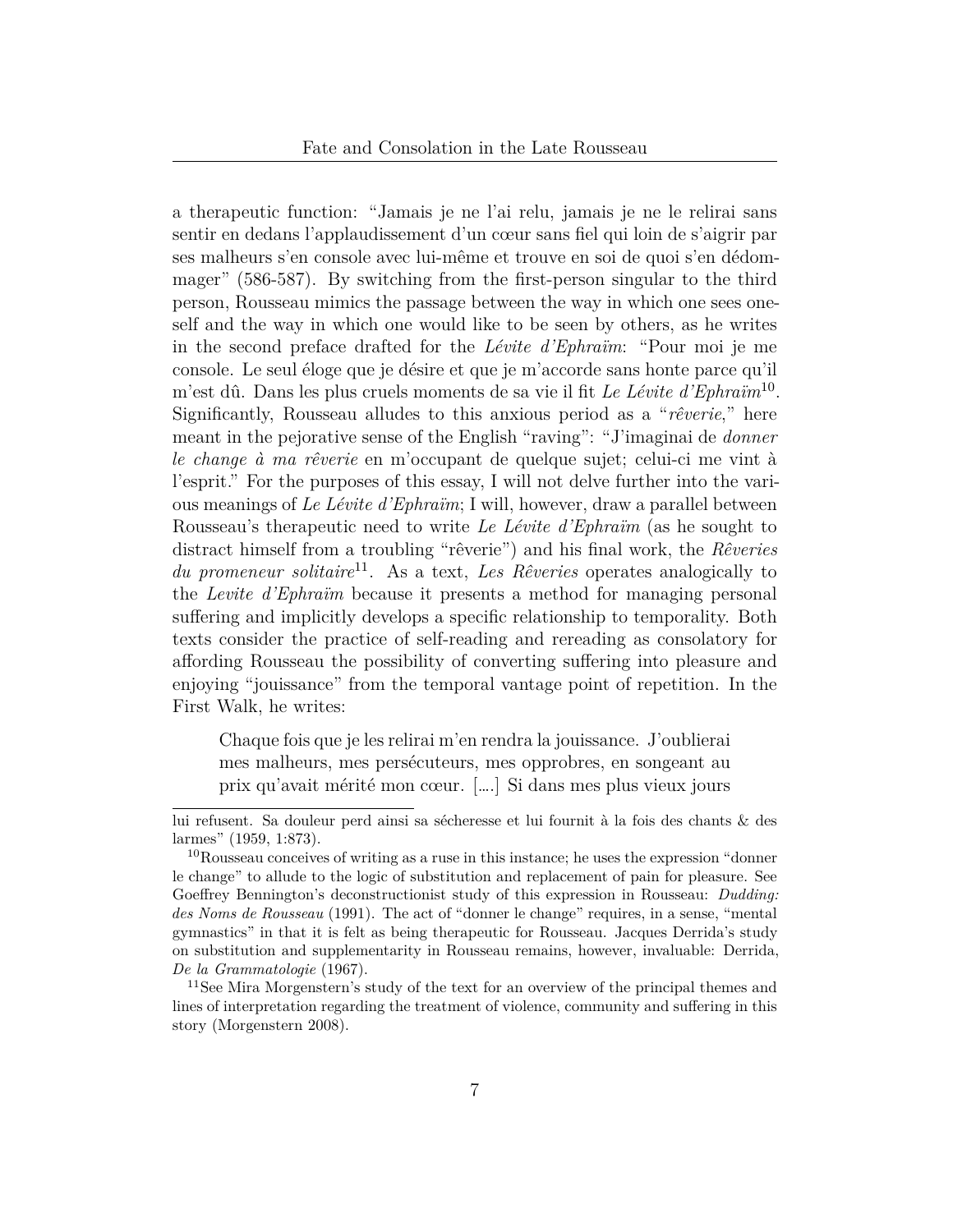aux approches du départ, je reste, comme je l'espère, dans la même disposition où je suis, leur lecture me rappellera la douceur que je goûte à les écrire, et faisant renaître ainsi pour moi le temps passé, doublera pour ainsi dire mon existence. En dépit des hommes je saurai goûter encore le charme de la société et je vivrai décrépit avec moi dans un autre âge, comme je vivrais avec un moins vieux ami. (999-1001)

Repetition is, for Rousseau, far from a re-enactment of trauma. On the contrary, it is a voluntary activity that enables a restorative and therapeutic economy of time. The temporality of repetition allows Rousseau to remain in a pure present by creating an impression of timeless eternity, as it neither projects forward into an uncertain future, nor dwells on the past. It is a key component of neutralizing human suffering.

By reflecting on the art of alleviating suffering, Rousseau distinguishes two distinct temporal regimes of suffering related to the passion of hope: one relates to the corrective temporality of anticipatory hoping for the empirical future, while the other pertains to the temporality of a metaphysical hope that rests on the afterlife. Both temporalities are prospective, and yet vastly different in their ability to assuage moral pain. The playing cards associated with the project of the *Rêveries* work towards disentangling the two temporalities. A playing card that Rousseau jotted notes on during his walks presents a critique of the worldly passion of hope<sup>[12](#page-7-0)</sup>. According to this note, "espérance" heightens, rather than dispels, anxiety: "L'attente de l'autre vie adoucit tous les maux de celle-ci et rend les terreurs de la mort presque nulles ; mais dans les choses de ce monde l'espérance est toujours mêlée d'inquiétude et il n'y a de vrai repos que dans la résignation<sup>"[13](#page-7-1)</sup> (631). Rousseau distinguishes between a consolatory hope in the afterlife, and hope in real time,

<span id="page-7-0"></span><sup>&</sup>lt;sup>12</sup>The playing cards are generally considered by scholars as preliminary drafts for the *Rêveries du promeneur solitaire*. Scholars have debated the nature of the relations between the playing cards and the *Rêveries.* They have also examined the ways in which the cards can illuminate other writings of Rousseau. See Béatrice Didier ([2006](#page-19-4)) ; Marc Eigeldinger ([1998](#page-19-5)) ; Robert Ricatte ([1959\)](#page-20-5). On eighteenth-century genetic scholarship, see Claire Bustarret ([2012\)](#page-18-2). Didier also alerts the reader to the echoes that these cards present to other writings of Rousseau, in "À propos des cartes à jouer de Jean-Jacques Rousseau" (Didier [2006,](#page-19-4) 361).

<span id="page-7-1"></span><sup>&</sup>lt;sup>13</sup>Playing card 15, verso.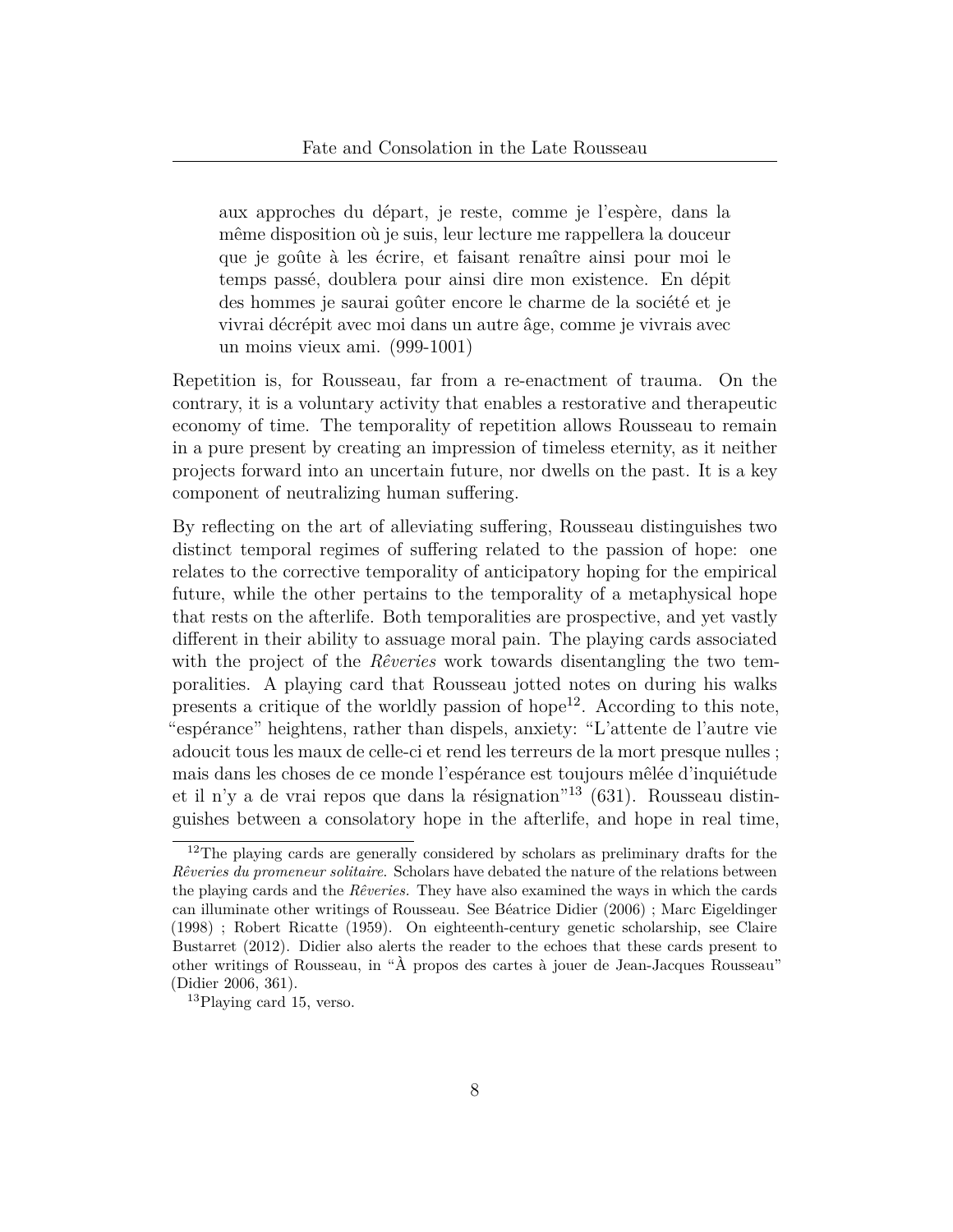which triggers a self-renewing worry through expectation<sup>[14](#page-8-0)</sup>. Worldly hope is an ambivalent, mixed passion, creating anxiety and fear in its very anticipation[15](#page-8-1). Old age in the *Rêveries* in this regard is distinctly salutary in that it enables Rousseau to free himself from the uncertainty of the future. Since the *Rêveries* and the playing cards were redacted during Rousseau's old age, hope thankfully recedes into the background: "Tout est fini pour moi sur la terre. […]. Il ne me reste plus rien à espérer ni à craindre en ce monde" (999). Old age does not lead to daydreaming about the days to come; it corresponds to the time of life during which one can finally remain in and focus on the present. This was also Montaigne's conclusion in the closing chapter of his *Essais* ([1993](#page-20-6)).

It is therefore fitting that, during his walks, Rousseau finds himself drawn to the Invalides<sup>[16](#page-8-2)</sup>. In the Ninth Walk, Rousseau maps out an urban stroll intended to assist his self-care. The Invalides was created by Louis XIV to treat and house disabled and aging veterans. Rousseau describes his admiration for these veterans, whom he views as modern avatars of the soldiers of ancient Sparta and also, to some extent, as a mirror image of his own "vieille figure" (1087). Although the thinker does not draw an explicit analogy between his experience of feeling morally wounded and the physical infirmities of the veterans, the reader can perhaps appreciate this interpretation in Rousseau's

<span id="page-8-1"></span><sup>15</sup>Rousseau further links the mental operations of anticipation to an overly active imagination: "Mon imagination effarouchée les [maux réels] combine, les retourne, les étend et les augmente. Leur attente me tourmente cent fois plus que leur présence, et la menace m'est plus terrible que le coup. Sitôt qu'ils arrivent, l'événement leur ôtant tout ce qu'ils avaient d'imaginaire, les réduit à leur juste valeur" (Rousseau [1959,](#page-21-0) 1:997). The imagination establishes a destabilizing hiatus between the actual and the prospective.

<span id="page-8-2"></span><sup>16</sup>Rousseau writes: "Ce bel établissement m'a toujours intéressé. […] Une de mes promenades favorites était autour de l'École militaire et je rencontrais avec plaisir ça et là quelques Invalides qui ayant conservé l'ancienne honnêteté militaire me saluaient en passant" (Rousseau [1959,](#page-21-0) 1:1095).

<span id="page-8-0"></span><sup>14</sup>On hope and fear as harmful passions linked to uncertainty, see Lorraine Daston, "Fortuna and the Passions" [\(1994](#page-19-6)). The First Walk presents Rousseau finally letting go of hope. In surrendering the passion of hope, he describes the process by which he finally finds peace. In this walk, he alludes to the *Dialogues* as a text that was condemned to fail for being overly steeped in expectancy (Rousseau [1959](#page-21-0), 1:998). For a perspective that constrasts with Rousseau's treatment of "espérance," one can turn to Voltaire's *Candide*. The eponymous hero, Candide, turns to hope in the near future as a spur to action. Candide is, however, clear to distinguish between an adherence to metaphysical "espérance" and a down-to-earth hope that keeps him wishful for a future reunion with his lover, Cunégonde.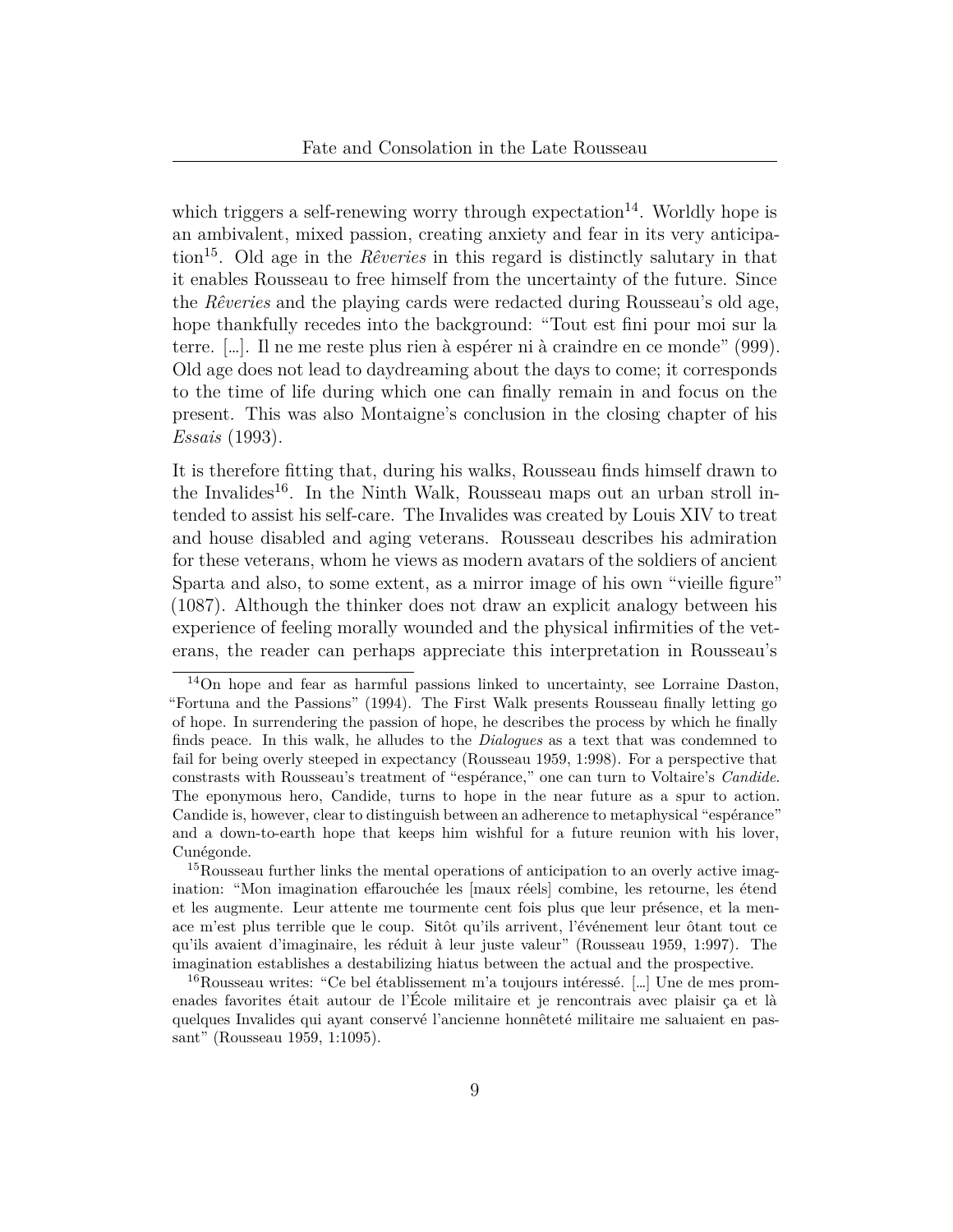allusion to the Invalides. According to the article entry devoted to the monument in the *Encyclopédie*, the Invalides houses a "quantité d'officiers et de soldats estropiés, qui ne sont plus en état de servir […]. Plus de deux mille soldats et un grand nombre d'officiers y peuvent trouver une *consolation dans leur vieillesse*, et des secours pour leurs blessures et pour leurs besoins. […] l'autel et la chapelle sont magnifiques.<sup>"[17](#page-9-0)</sup> Rousseau, fatigued by his own high-profile visibility in the public sphere, finds himself no longer suitable to serve ("plus en état de servir") the general public. The Invalides, with its spiritual offerings (the chapel and the altar) and modern medical amenities, provides a soothing locale for Rousseau's strolls. The luxury afforded by old age offers comfort and solace. The space also seems fitting for an aging author who finds himself reading and re-reading Plutarch, and who attempts to live a philosophical life in the manner of the ancients: the motif of life as battle is a Stoic metaphor that Rousseau was well acquainted with. Of course, Rousseau is simultaneously quick to point out the irony of his contact with this space and its patients: once the veterans realize who Rousseau is, he writes, they become openly unpleasant towards him, considering him with "un air repoussant" and "un regard farouche" (1096). In spite of the veterans' frosty reception, Rousseau appreciates the Invalides for its symbolism and function as a restful sanctuary for the embattled.

In contrast, the repeated inscription of hope was one of the shortcomings of *Rousseau juge de Jean-Jacques* as a consolatory text. In *Rousseau juge de Jean-Jacques*, the author could not help but write thinking only of the possible appreciation of a future reader. The prospective orientation of the work was, in this sense, condemned to come to an unsatisfactory conclusion (*Rêveries*, 998). One could explain the shift in registers of life-writing, and trace the trajectory that takes Rousseau from writing the painful literary experiment of *Rousseau juge de Jean-Jacques* to the pacified text of the *Rêveries*, as tactical in the sense implied by Michel de Certeau's presentation of the term in *The Practice of Everyday Life* (Certeau [1984\)](#page-19-7). The *Rêveries du promeneur solitaire* presents Rousseau's attempts to counterbalance the power dynamics

<span id="page-9-0"></span><sup>17</sup>Louis de Jaucourt, *Encyclopédie*, entry "Hôtel des Invalides," t. 8, p. 847. The Invalides accommodates two kinds of veterans: "Ceux qui par leur grand âge & la longue durée de leurs services ne sont plus en état d'en rendre ; & d'autres auxquels des blessures graves, la perte de quelque membre ou des infirmités ne permettent pas de soutenir la fatigue des marches, ni de faire le service soit en garnison, soit en campagne" in entry for INVALIDES, *(Hist.) addition à cet article* (Jaucourt [1781,](#page-20-7) 802).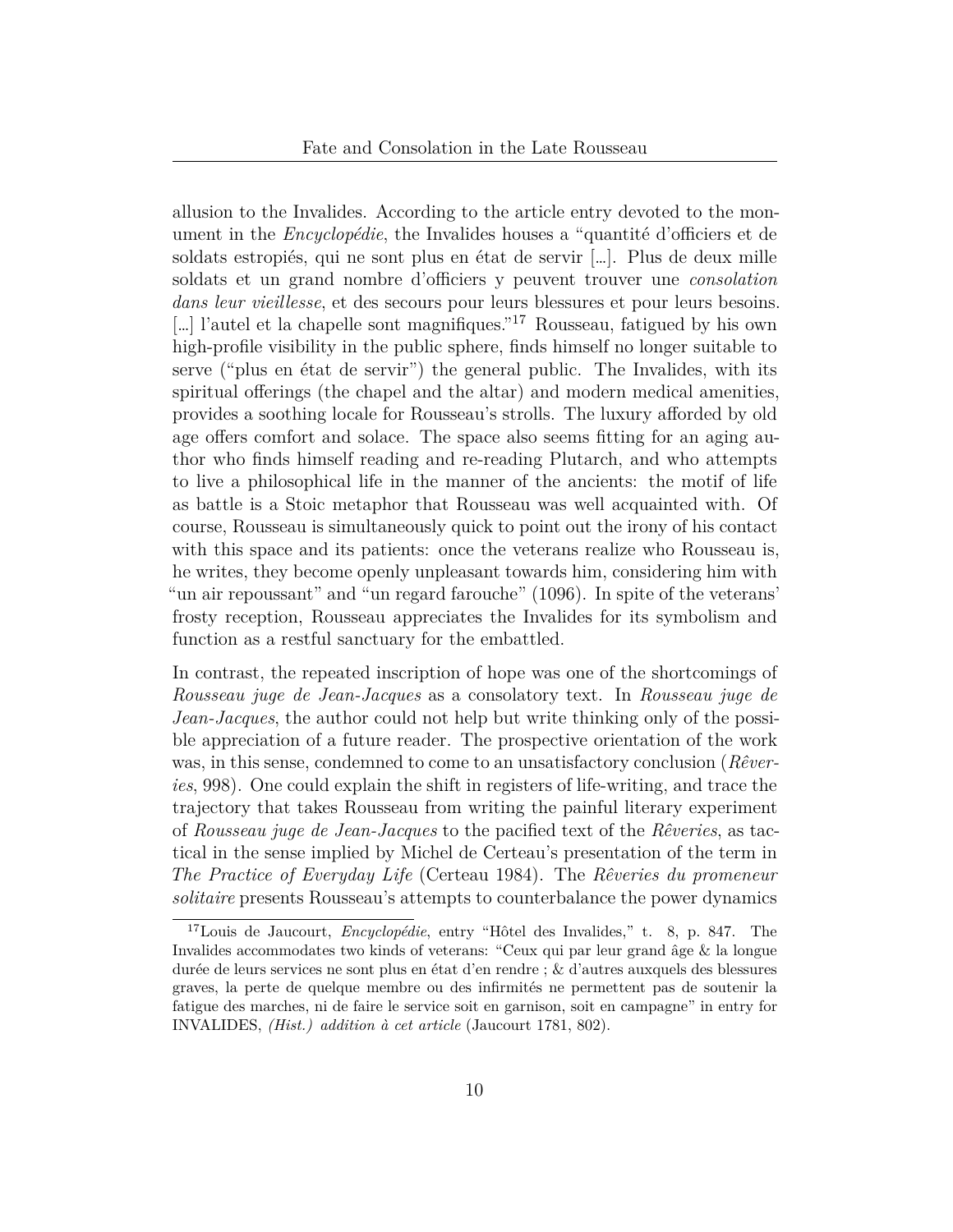in the public sphere between himself and his contemporaries, without trying to make a bid for power himself. But it is also a text that revisits some of Rousseau's fundamental ideas on what he can and cannot know. In this sense, it can be considered a self-questioning work. Despite offering a starkly different approach, both *Rousseau juge de Jean-Jacques* and the preceding text of the *Confessions* question the validity of Rousseau's thoughts on how providence may or may not intervene in his personal "destinée." In *Rousseau juge de Jean-Jacques*, the author clearly appears, on several occasions, to denounce himself as having relied excessively on theological explanations. The *Dialogues* suggest that Rousseau was mistaken in having nestled the human plane of existence within the theological when these two spheres should have been considered separately. His search for a sympathetic audience and the anticipation of an appropriate *destination* resulted in personal errors of judgment, including his attempt to view with a theological lens what could have been interpreted as purely social phenomena<sup>[18](#page-10-0)</sup>. There are numerous passages in the *Dialogues* that allude to this type of interpretive error. When Rousseau recounts his meetings with various figures whom he insisted on viewing as elect individuals destined to read his work, Rousseau denounces his obstinacy in interpreting chance events as signs of providence:

Je fis comme tous les malheureux qui croyent voir, dans tout ce qui leur arrive une expresse direction du sort. Je me dis ; voilà le dépositaire que la providence m'a choisi ; c'est elle qui me l'envoyé, elle n'a rebuté mon choix que pour m'amener au sien. […] Tout cela me parut si clair que, croyant voir le doigt de Dieu dans cette occasion fortuite je me pressai de la saisir. (Rousseau [1959](#page-21-0), 1:983)

The use of the past definite signals the punctual nature of these beliefs. *Rousseau juge de Jean-Jacques* stages a despondent self who is pushed to express the need for a miracle which, elsewhere, he claims to have difficulty believing  $\text{in}^{19}$  $\text{in}^{19}$  $\text{in}^{19}$ . In other words, the text highlights Rousseau's bafflement at

<span id="page-10-0"></span><sup>18</sup>Rousseau emphasizes the hold of the passions on his judgment in *Histoire du précédent écrit*, "je crus dans mon premier transport voir concourir le Ciel même à l'iniquité des hommes" (Rousseau [1959](#page-21-0), 1:980).

<span id="page-10-1"></span><sup>19</sup>Marie-Helene Cotoni does allow, however, for Rousseau's concessions to miracles by referencing his allusions to the miracles of Christ in *Lettres de la montagne* (Cotoni [1998](#page-19-2), 72).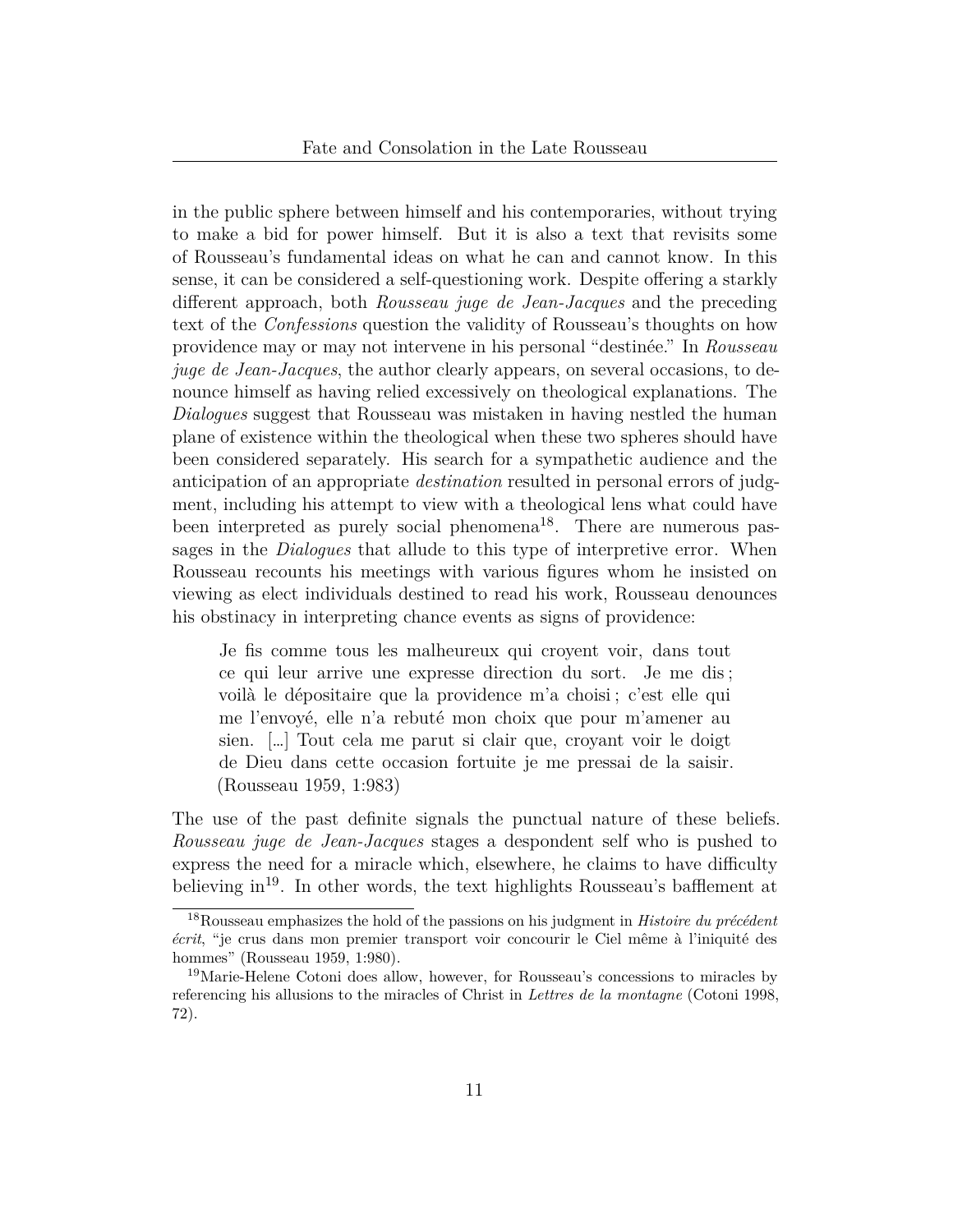his own incoherent thought, overburdened as he is by an unusual degree of personal turmoil.

Rousseau's inscriptions of providence (the word is used fourteen times in *Rousseau juge de Jean-Jacques*) lead us to his thoughts on the possibility of a *particular* providence. In his 1750s debate with Voltaire on the nature of providence, prompted by the 1755 earthquake that devastated Lisbon, Rousseau unwaveringly affirmed his belief in a general, non-particularizing, Providence<sup>[20](#page-11-0)</sup>. In Rousseau's later life writings, however, he writes about himself as falling prey, on a fairly frequent basis, to the desire to explain his personal "sort" through a theologically particularizing lens. He repeatedly insists that the singular nature of his social miseries begs explanation from a religious perspective; the ubiquitous reach of the attacks on Rousseau makes sense only if the writer understands it as part of God's plan for him. This recourse to a religious framework is tactical in that it allows him to rhetorically foreground the massive influence that the materialists have had in positing themselves as the rivals and dangerous analogues of God in the eighteenth century. Instead of minimizing the importance of theological issues raised in the *Rêveries*, which are of genuine concern to Rousseau, I consider the *Rêveries* a forceful meditation on his final understanding of the struggle for influence in the public sphere and the pressing need for intellectual flexibility in making sense of modern fate<sup>[21](#page-11-1)</sup>. The materialists have been so powerful in their appropriation of Rousseau's life that their grip on his existence is read as quasi-supernatural in both its reach and impact. Rousseau's interpretation of their impact falls within what the philosopher Clément Rosset would qualify as the "logic of the worst," ("la logique du pire") which he relates to "le fait de ne voir rien que ce soit dans l'ordre du pensable et du désignable." (Rosset [1971](#page-21-4)) The materialists' œuvre confounds Rousseau by reaching the threshold of the inconceivable and undefinable and is therefore, on first appearance, seemingly intolerable. In reality, however, Rousseau finds comfort in this abysmal state of misfortune as he can then adopt the perspective of writing from the other side of pain. In other words, he portrays himself as

<span id="page-11-0"></span> $20$ Victor Gourevitch offers an attentive analysis of Rousseau's theological polemics with Voltaire in "Rousseau on Providence" ([2000\)](#page-19-1).

<span id="page-11-1"></span><sup>21</sup>On the theological implications of the Rêveries, I refer to Laurence Mall's fine-grained analysis of Rousseau's phrase: "Dieu est juste; il veut que je souffre ; et il sait que je suis innocent" (Mall [2008](#page-20-8)). Mall does not, however, take into consideration Rousseau's playing cards and the way these cards can illuminate the *Rêveries*.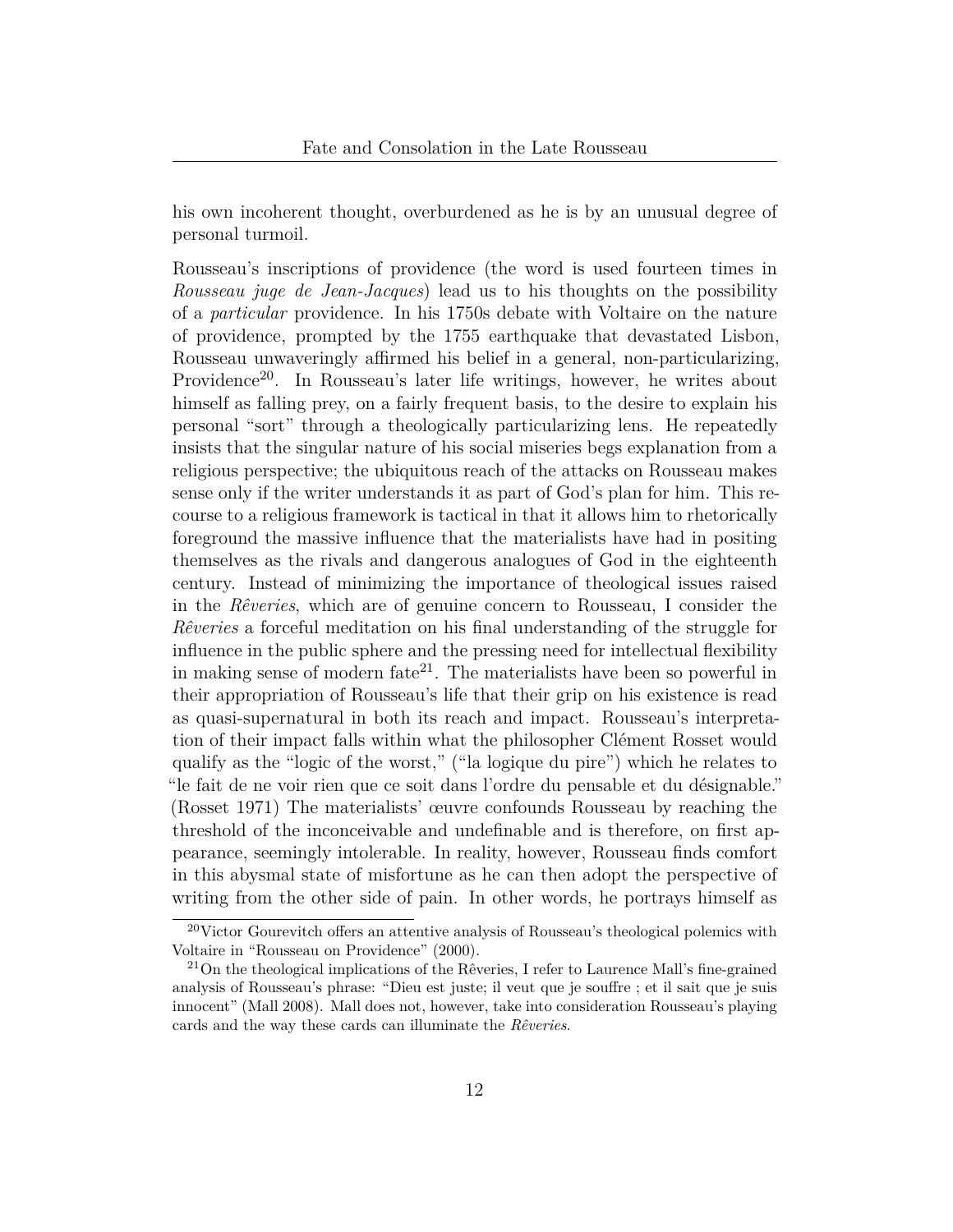already having hit rock bottom. In other words, the worst has already occurred; things can therefore only get better: "Ne pouvant plus empirer mon état, ils ne sauraient plus m'inspirer d'alarmes. L'inquiétude et l'effroi sont des maux dont ils m'ont pour jamais délivré : c'est toujours un soulagement" (997).

The materialists have succeeded in transforming a man's life into a living hell and have negated the possibility of freedom of action and the aleatory (an ironic move on the part of the materialists)<sup>[22](#page-12-0)</sup>. Hence, we are provided with the terrifying image of Rousseau as a "mort vivant," that is, someone who no longer appears to be alive: "ils ont trouvé l'art de me faire souffrir une longue mort en me tenant enterré tout vif" (985). I therefore propose that the allusions to religious discourse and providence in the *Dialogues* are perhaps not uniquely intended as prompts to theological reflections, but also operate as rhetorical gestures that invite the reader to gauge the usurpations and mimicry of divinity by Rousseau's peers. In the Eighth Walk of the *Rêveries du promeneur solitaire*, the overpowering influence of Rousseau's contemporaries on his life opens a reflection on the personification of destiny. Rousseau uses the image of the gambler, who rails against "le sort" as a personified enemy, in order to describe the thought-habits that people have recourse to when faced with grave misfortunes. He warns that such a personification tends to direct attention to guessing the intention behind a harm done to a person, rather than dealing with its effect:

Dans tous les maux qui nous arrivent, nous regardons plus à l'intention qu'à l'effet. Une tuile qui tombe d'un toit peut nous blesser davantage mais ne nous navre pas tant qu'une pierre lancée à dessein par une main malveillante. […] et quand les infortunés ne savent à qui s'en prendre de leurs malheurs ils s'en prennent à la destinée qu'ils personnifient et à laquelle ils prêtent des yeux et une intelligence pour les tourmenter à dessein. C'est ainsi qu'un joueur dépité par ses pertes se met en fureur sans savoir contre qui. Il imagine un sort qui s'acharne à dessein

<span id="page-12-0"></span> $22$ The character of "Rousseau" writes about "J.-J.": "Il prétend que tous les événements relatifs à lui qui paraissent accidentels et fortuits ne sont que de successifs développements concertés d'avance et tellement ordonnés que tout ce qui doit lui arriver dans la suite a déjà sa place dans le tableau, et ne doit avoir son effet qu'au moment marqué" (Rousseau [1959,](#page-21-0) 1:781).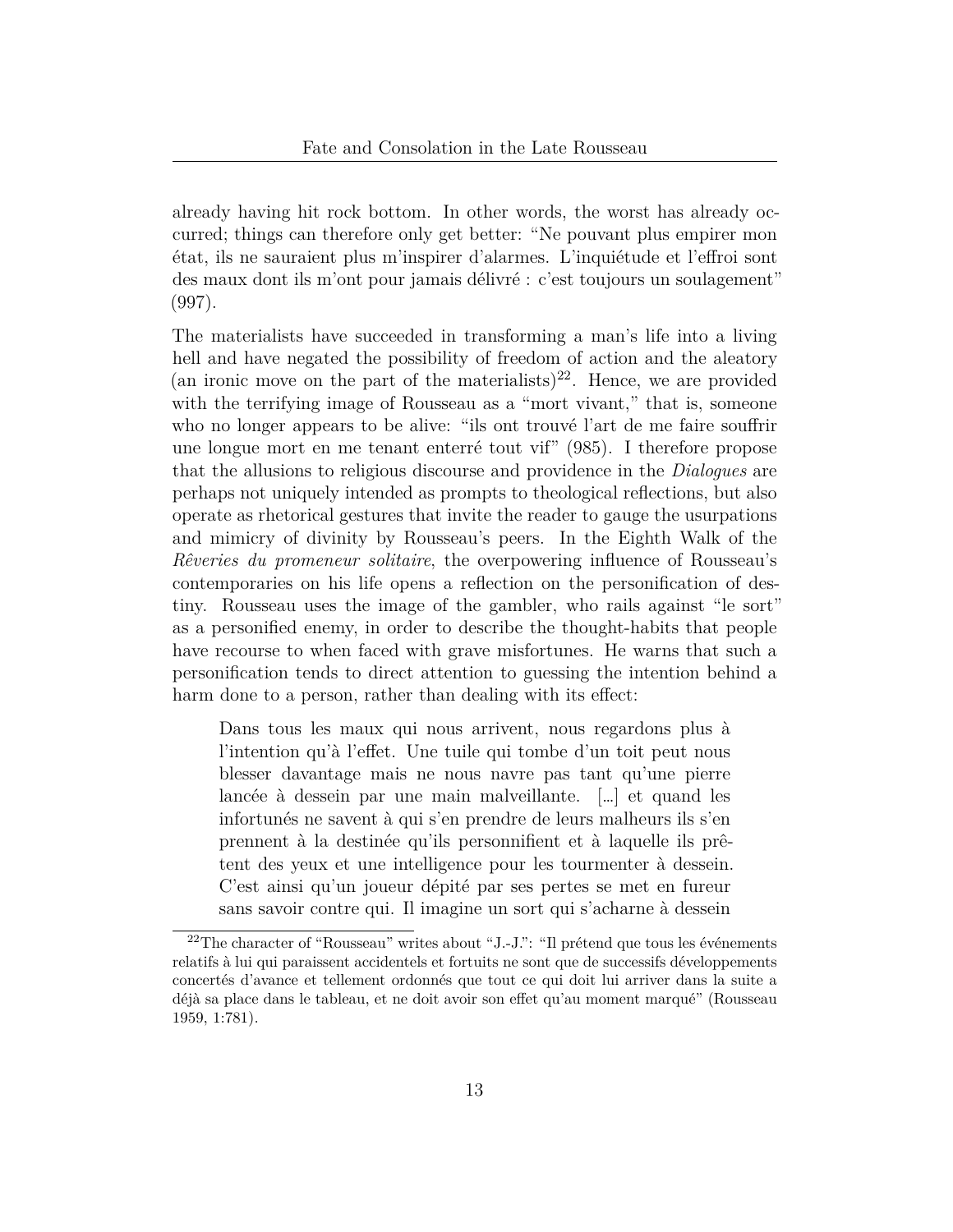sur lui pour le tourmenter et trouvant un aliment à sa colère il s'anime et s'enflamme contre l'ennemi qu'il est crée. (1078)

Rousseau contrasts the figure of the rash gambler, who rails against destiny as if it were a person and who capriciously assigns it, intentionality, to the sage, a man wise enough to depersonalize his travails and accept his misfortunes, acknowledging these difficulties as "the blows of blind necessity" ("les coups de l'aveugle nécessité", 1078).

The figure of the gambler is in fact significant, as he is relatable to Rousseau himself, even though he was not much of a gambler and rarely identified with gamblers in his writings, as we see in a letter he once wrote to Saint-Germain: "Le jeu, je ne puis le souffrir, je n'ai vraiment joué en ma vie qu'une fois aux redoutes à Venise. Je gagnai, je m'ennuyai, et ne jouai plus. Les échecs où l'on ne joue rien, sont le seul jeu qui m'amuse." (Rousseau [1980,](#page-21-5) 253) However, there was one occasion in the *Confessions* when Rousseau does imply that as a child he had once conducted himself in the manner of a gambler. This anecdote serves as an example of lapsed judgment, as it intertwines the folly of Rousseau as a child gambler and his fear of divine punishment. In Book Eleven of the *Confessions*, Rousseau tells a childhood tale of how he became terrified by reading Jansenist texts on predestination. He recounts how he adopted the perspective of a gambler betting on his salvation through a game in an attempt to quell his theological fears. Rousseau the child proceeded to throw rocks against a tree in order to determine whether he would be saved or not:

Un jour, rêvant à ce triste sujet, je m'exerçais machinalement à lancer des pierres contre les troncs des arbres, et cela avec mon adresse ordinaire, c'est-à-dire sans presque en toucher aucun.

Tout au milieu de ce bel exercice, je m'avisai de m'en faire une espèce de pronostic pour calmer mon inquiétude. Je me dis, je m'en vais jeter cette pierre contre l'arbre qui est vis à vis de moi. Si je le touche, signe de salut ; si je le manque, signe de damnation. Tout en disant ainsi je jette ma pierre d'une main tremblante et avec un horrible battement de cœur, mais si heureusement qu'elle va frapper au beau milieu de l'arbre ; ce qui véritablement n'était pas difficile, car j'avais eu soin de le choisir fort gros et fort près. Depuis lors je n'ai plus douté de mon salut. Je ne sais en me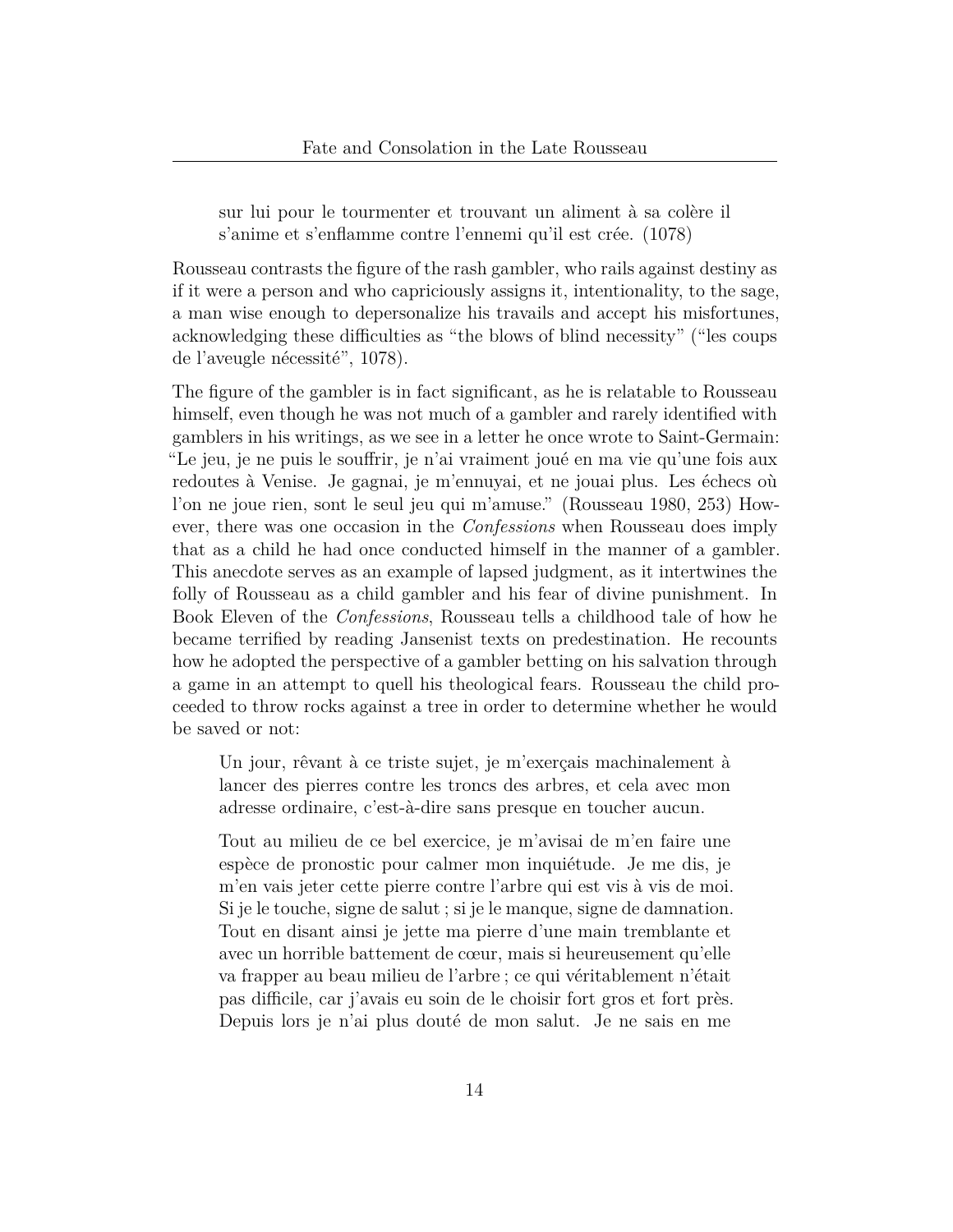rappelant ce fait si je dois rire ou gémir sur moi-même. (Rousseau [1959](#page-21-0), 1:243)

The image of the gambler conjured here is tainted with self-deprecation, denouncing Rousseau's falsification of an exercise of chance into a fixed game. However, we know that in the early modern European intellectual tradition, gambling in itself was not considered irreligious nor unequivocally immoral, since it could also be considered a way of placing faith in God's will. Thinkers such as La Placette, Barbeyrac and Joncourt debated the divine nature of lots and the occurrences of lots in Scripture<sup>[23](#page-14-0)</sup>. Barbeyrac thus presented a theological and legal defence of gambling in his 1691 treatise, *Le Traité du jeu*. However, philosophers (including Barbeyrac) were firm in denouncing self-interested recourse to games of chance, describing it as a form of moral dishonesty born out of unchecked pride. Barbeyrac stressed the unreasonable nature of assuming that God might have a hand in trivial games:

Ceux qui jouent aux Dés & aux Cartes, engageroient Dieu tous les jours à se déclarer en leur faveur par des Miracles perpétuels ; & dans les Académies de Jeu il se feroit infiniment plus de Miracles, qu'il ne s'en est jamais fait dans le Temple de Dieu, ni en aucun autre lieu, quand même on joindroit ensemble tous ceux dans lesquels Dieu en a fait sous l'Ancien & sous le Nouveau Testament. D'ailleurs, quelle apparence que lorsque deux Laquais ou deux Crocheteurs se mettent à jouer aux Dés ou au Lansquenet, la Providence Divine s'applique d'une façon plus particulière à diriger tous les incidens de ce Jeu, qu'elle ne s'applique à décider le destin des Peuple, le succès des Batailles, les révolutions des Etats [….] A quoi persuadera-t-on de tels Paradoxes. Il y a même quelque chose de ridicule à s'imaginer, que lorsque deux hommes jouent aux Dames ou au Billard, leur Jeu ne soit l'objet que d'une Providence commune & ordinaire […] (Barbeyrac [1709](#page-18-3), 23)

What role does Rousseau carve out for chance in his final elaborations of pain management? During his walks, he wrote notes on playing cards which, in themselves, evoke chance and gaming, bringing to mind a culture of Epicureanism. The playing card numbered twenty-six introduces a significant separation between man-made Fortuna and divine Providence: "Tout me montre et me persuade que la providence ne se mêle en aucune façon des

<span id="page-14-0"></span> $^{23}$ For an overview of early modern discourses on biblical lots, see John Dunkley ([1985\)](#page-19-8).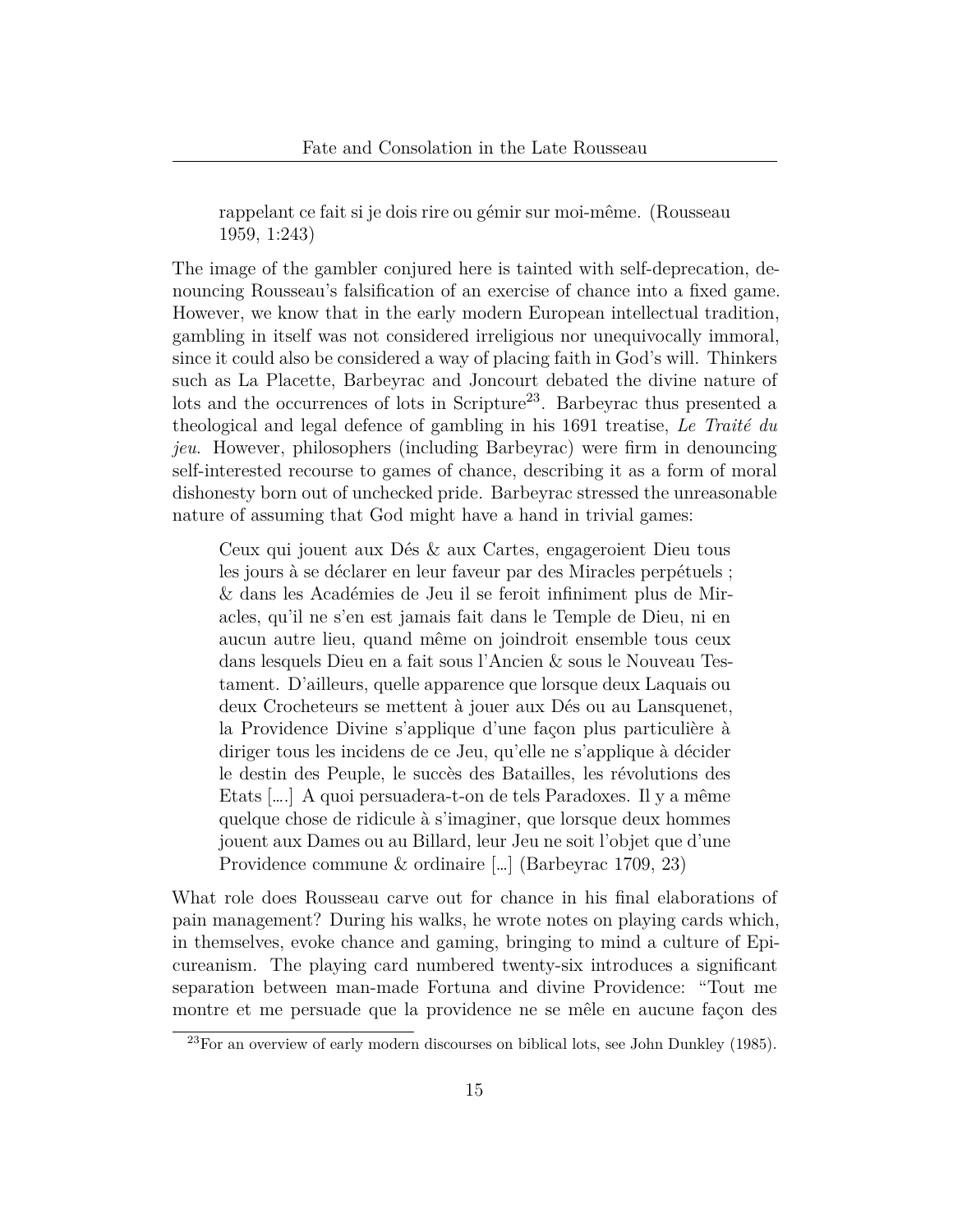opinions humaines ni de tout ce qui tient à la réputation, et qu'elle livre entièrement à la fortune et aux hommes tout ce qui reste ici-bas de l'homme après sa mort."[24](#page-15-0) This statement conforms to the Epicurean conviction that God is indifferent to the minutiae of human matters and appears to contradict Rousseau's proposition in his Second Walk relating to a God who ordains and is complicit in worldly affairs: "Dieu est juste ; et il veut que je souffre et il sait que je suis innocent"  $(1010)^{25}$  $(1010)^{25}$  $(1010)^{25}$ . Rousseau's inclusion of Epicurean thought provides a counterweight to the narrative of fatalism in the *Rêveries*. While Marie-Hélène Cotoni reads the *Rêveries* as an exercise in pain management via providentialism, I emphasize the co-existence of Epicurean discourse and providential explications in Rousseau's last writings as challenging the possibility of identifying a single, stable doctrinal position that would allow us to close off the meaning of the *Rêveries*<sup>[26](#page-15-2)</sup>. Rather, the various essays of the *Rêveries* set into place a practice of philosophy understood as a way of living, rather than a set of doctrinal discourses. Live thought requires openness to heterogeneity. This is what Levi-Strauss would call *bricolage*, which are intellectual tools that come in handy at specific moments in time. (Lévi-Strauss [1962](#page-20-9), 31–32)

The articulation of chance and freedom was a key feature of Epicurean thought that Rousseau sought to revisit<sup>[27](#page-15-3)</sup>. For Rousseau, the emphasis on the intrusion of chance mitigates the burden of living a fated life shaped by

<span id="page-15-0"></span><sup>24</sup>Carte à jouer nº 26, dans *Les Rêveries du promeneur solitaire, cartes à jouer* (Rousseau [2015,](#page-21-6) 653).

<span id="page-15-1"></span><sup>25</sup>Condorcet approvingly summarizes the Epicurean gods' silent indifference towards human life in the following terms: "il [ Épicure] avait admis les dieux; mais, indifférents aux actions des hommes, étrangers à l'ordre de l'univers, et soumis, comme les autres êtres, aux lois générales de son mécanisme, ils étaient en quelque sorte un hors d'œuvre de ce système". (Condorcet [1970](#page-19-9), 73).

<span id="page-15-2"></span><sup>26</sup>See Cotoni ([1998\)](#page-19-2). This is not to say that the *Rêveries* present a philosophically undecided Rousseau. In his *Lettre à Voltaire*, Rousseau had expressed his distaste for skepticism: "l'état de doute est un état trop violent pour mon âme, quand ma raison flotte, ma foi ne peut rester longtemps en suspens, et se détermine sans elle; enfin, mille sujets de préférence m'attirent du côté le plus consolant et joignent le poids de l'espérance à l'équilibre de la raison" (Rousseau [1969,](#page-21-7) 1070).

<span id="page-15-3"></span><sup>27</sup>Rousseau intermingles reflections on chance with the vocabulary of destiny in *Rousseau juge de Jean-Jacques*: "Une rencontre fortuite, l'occasion, le besoin du moment, l'habitude trop rapidement prise, ont déterminé tous ses attachements et par eux toute sa destinée" (Rousseau [1959](#page-21-0), 1:847). This combination is decisive in understanding his relationship with Madame de Warens. This will be developed in the last section of the present essay.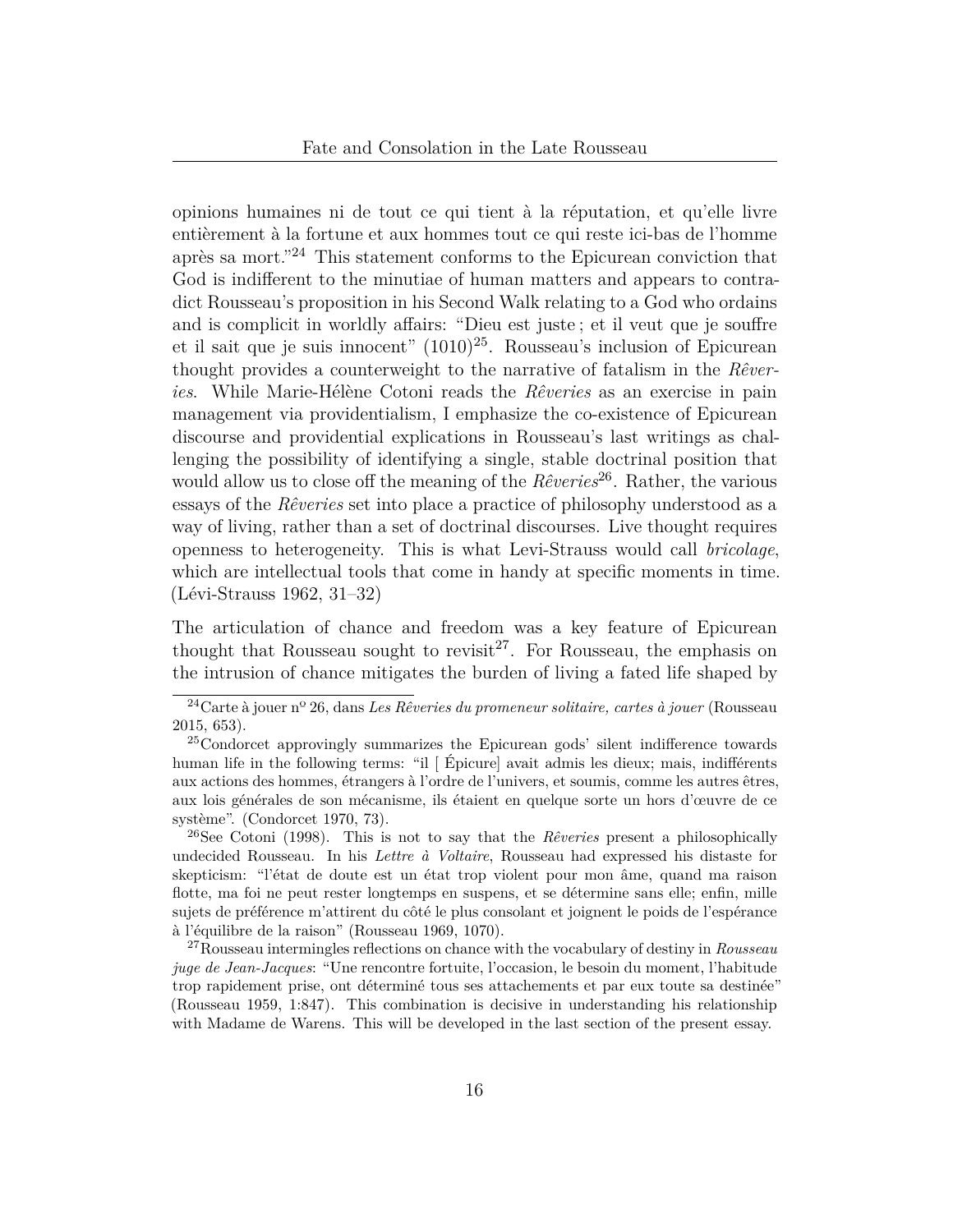others. He therefore includes *micro-récits* of accidents that act as powerful reminders of the element of chance, which opens up new possibilities in human experience and temporality. For example, an accident in Ménilmontant involving an encounter with a dog provides a felicitous occasion for rebirth, where social identity is forgotten and gives way to a sensation of pure alive-ness to the world<sup>[28](#page-16-0)</sup>. The accident miraculously ends with no broken limbs, an element which Rousseau describes as a "bonheur qui tient du prodige dans une chute comme celle-là" (1006).

Recent scholarship focuses on this accident, considering it central to Rousseau's experience of selfhood, which is marked as being philosophically modern in its undoing of Aristotle's devaluation of accidental experiences as inessential and secondary in the formation of the self<sup>[29](#page-16-1)</sup>. The last *rêverie* of the collection similarly records another instance of a beginning that serves as a rupture, a moment that marks the beginning of his moral destiny and sentimental journey: the encounter with Madame de Warens coincides with a religious celebration, a "jour de Pâques fleuries" (1098). This moment seals his fate, as it inaugurates the day that Rousseau retrospectively sees himself as restored, or born into himself: "ce premier moment décida de moi pour toute ma vie, et produisit par un enchaînement inévitable le destin du reste de mes jours." The marking of this beginning also brings into focus the activity of the daily remembrance of this relationship history: "Il n'y a pas de jour où je ne me rappelle avec joie et attendrissement cet unique et court temps de ma vie où je fus moi pleinement sans mélange et sans obstacle et où je puis véritablement dire avoir vécu" (1098-1099). In the Tenth Walk, then, Rousseau elevates destiny into an agential concept which coincides with the practice of self-creation and the experience of moral freedom: "durant ce petit nombre d'années aimé d'une femme pleine de complaisance et de douceur je fis ce que je voulais faire, je fus ce que je voulais être, et par l'emploi que je fis de mes loisirs aidé de ses leçons et de son exemple je sus donner à mon âme encore simple et neuve la forme qui lui convenait davantage et qu'elle a gardée toujours" (1099). This inaugural

<span id="page-16-0"></span><sup>28</sup>Laurent Jenny remarks that the fall in Ménilmontant allows for a regressive temporality in *L'expérience de la chute* [\(1997](#page-20-10), 71–72).

<span id="page-16-1"></span> $^{29}$ Ross Hamilton very persuasively describes the emphasis on the accident as constitutive of the modern self in *Accident: A Philosophical and Literary History* [\(2008\)](#page-20-11). The philosopher's fall is also a literary motif that forms the subject of Laurent Jenny's *L'expérience de la chute: de Montaigne à Michaux* ([1997\)](#page-20-10) and Jacques Berchtold's "Chutes de philosophes: entre tragédie et farce" ([2015](#page-18-4), 97–115).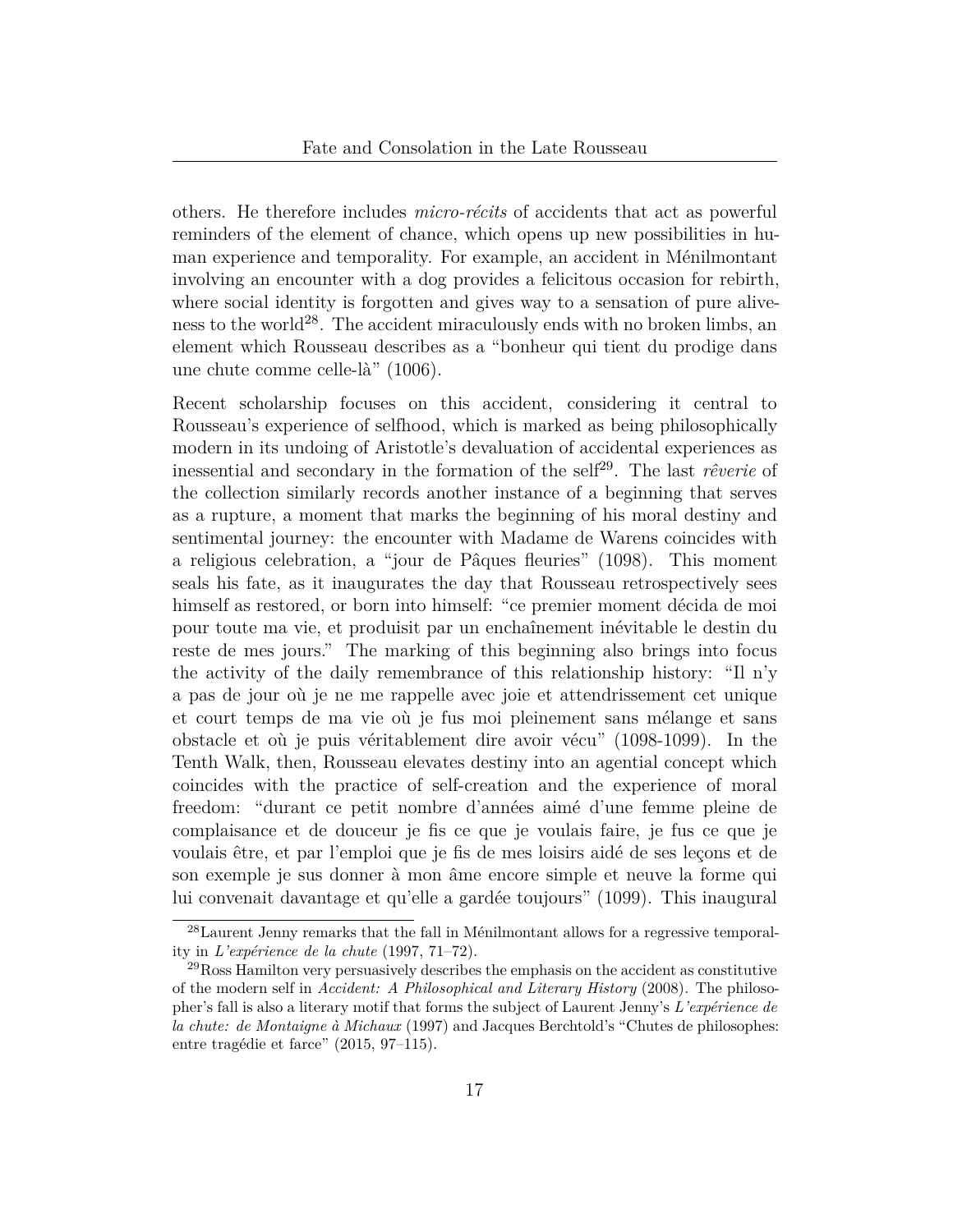moment of happiness envelops and absorbs his current, unfortunate "sort." The experience of having lived for a number of years alongside his mother in a mountainside retreat sustains Rousseau in time: "c'est là que dans l'espace de quatre ou cinq ans j'ai joui d'un siècle de vie et d'un bonheur pur et plein qui couvre de son charme tout ce que mon sort présent a d'affreux." (1099). And yet, when read in the context of Rousseau's other autobiographical writings, slight inconsistencies appear to surface. Marcel Raymond notes that this description presents palpable differences from other narratives covering the same period. Raymond explains that, according to the *Confessions*, for instance, Rousseau did not experience a continuous period of unadulterated bliss while at the Charmettes<sup>[30](#page-17-0)</sup>. This discrepancy between the diegetic events of the *Confessions* and remarks referring to the same period in the Tenth *rêverie* need not be dismissed, however, as a sign of incoherency or a bad case of selective memory; they can instead be appreciated for highlighting the way in which the last stroll presents a carefully calibrated and reflexive story about a personal destiny that is ultimately construed as self-empowering. In addition, in another personal writing of Rousseau's, in which he positions himself as a personal witness to the miracle, it is telling that a rare mention of miracles occurs in reference to Madame de Warens. Jean-Luc Guichet judiciously draws attention to this little-noted fire incident that occurred in Annecy in  $1729^{31}$  $1729^{31}$  $1729^{31}$ . A fire that threatened to destroy a building adjacent to Madame de Warens's lodging was diverted when a bishop feverishly led a last-minute prayer. This act of religious speech, in Rousseau's account, occurs at the same time as a sudden change in the direction of the wind:

il (M. l'évêque) se mit à genoux, ainsi que tous ceux qui étaient présents, du nombre desquels j'étais, et commença à prononcer des oraisons avec cette ferveur qui était inséparable de ses prières. L'effet en fut sensible; le vent, qui portait les flammes par dessus la maison jusques près du jardin, changea tout à coup, et les éloigna si bien que le four quoique contigu fut entièrement consumé sans que la Maison eut d'autre mal que le dommage qu'elle

<span id="page-17-0"></span><sup>30</sup>Marcel Raymond in Rousseau [\(1959](#page-21-0), 1:1831).

<span id="page-17-1"></span> $31$ Jean-Luc Guichet, "Le chien de Ménilmontant" (Guichet, in Berchtold ([2015](#page-18-4)), p. 162).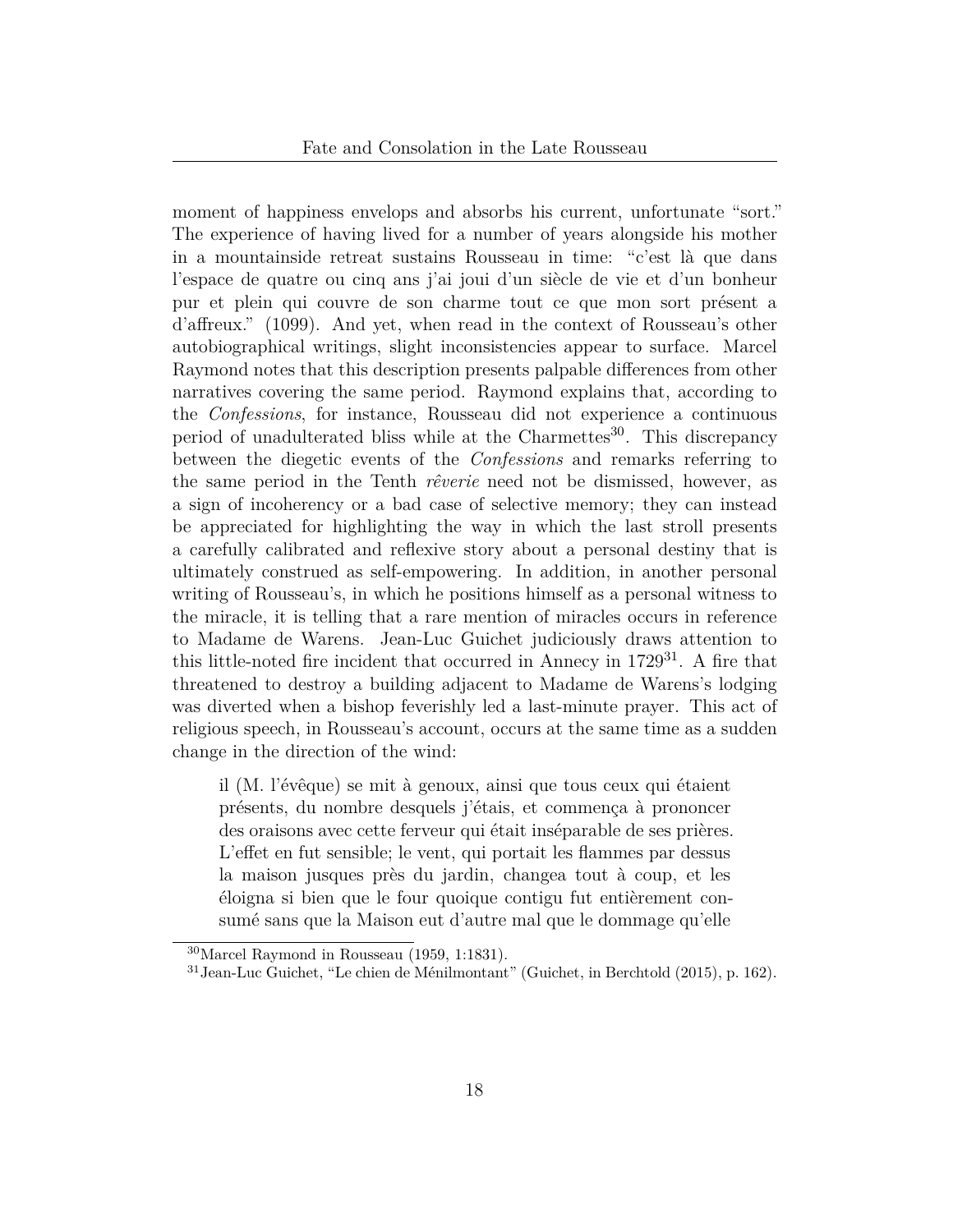avoit receu auparavent. C'est un fait connu de tout Annecy, et que moi Écrivain du présent mémoire ai vu de mes propres yeux.[32](#page-18-5)

In this remarkable anecdote, an ostensible act of divine providence hence combats the wind, the archetypal motif of Fortuna. By virtue of association (Palm Sunday, a miraculous change in the wind), Madame de Warens herself becomes vested with a quasi-sacred function in regard to life-shaping, a force that counters the materialist sweep of fate. In the last walk of the *Rêveries*, the representation of an enabling destiny that also combats rather than submits to Fortuna renders clear a personal tale of emancipation and an acceptance of fate. This empowering understanding of Rousseau's "destinée" effectively counters the implied passivity of social victimhood, thereby mitigating the pain of an externalized fate.

## **Bibliography**

<span id="page-18-3"></span>Barbeyrac, Jean. 1709. *Traité du jeu où l'on examine les principales questions de droit naturel et de morale qui ont du rapport à cette matiere*. Amsterdam: Humbert.

<span id="page-18-1"></span>Bennington, Geoffrey. 1991. *Dudding: Des noms de Rousseau*. Paris: Galilée.

<span id="page-18-4"></span>Berchtold, Jacques. 2015. "Chutes de philosophes : entre tragédie et farce." In *L'Accident de Ménilmontant*, edited by Anouchka Vasak, 97–115. Paris: collection « Rencontres », 105, série « Le dix-huitième siècle », 12; Editions Classiques Garnier.

<span id="page-18-0"></span>Boethius, Anicius. 1999. *The Consolation of Philosophy*. London: Penguin.

<span id="page-18-2"></span>Bustarret, Claire. 2012. "Usage des supports d'écriture au dix-huitième siècle : une esquisse codicologique." In *Brouillons des Lumières*, edited by Nathalie Ferrand, 37–65. Paris: Presses de l'université Paris-Sorbonne.

<span id="page-18-5"></span><sup>32</sup>Rousseau, "Mémoire remis le 19 avril 1742 à M. Boudet, Antonin, qui travaille à l'Histoire de feu M. de Bernex, Evêque de Genève," in *Mélanges* (Rousseau [1796](#page-21-8), 495). The fire incident is also recorded in the *Confessions*: "Durant la prière du Saint homme le vent changea, mais si brusquement et si à propos que les flames qui couvraient la maison et entraient déjà par les fenêtres furent portées de l'autre côté de la Cour, et la maison n'eut aucun mal" (Rousseau [1959](#page-21-0), 1:120).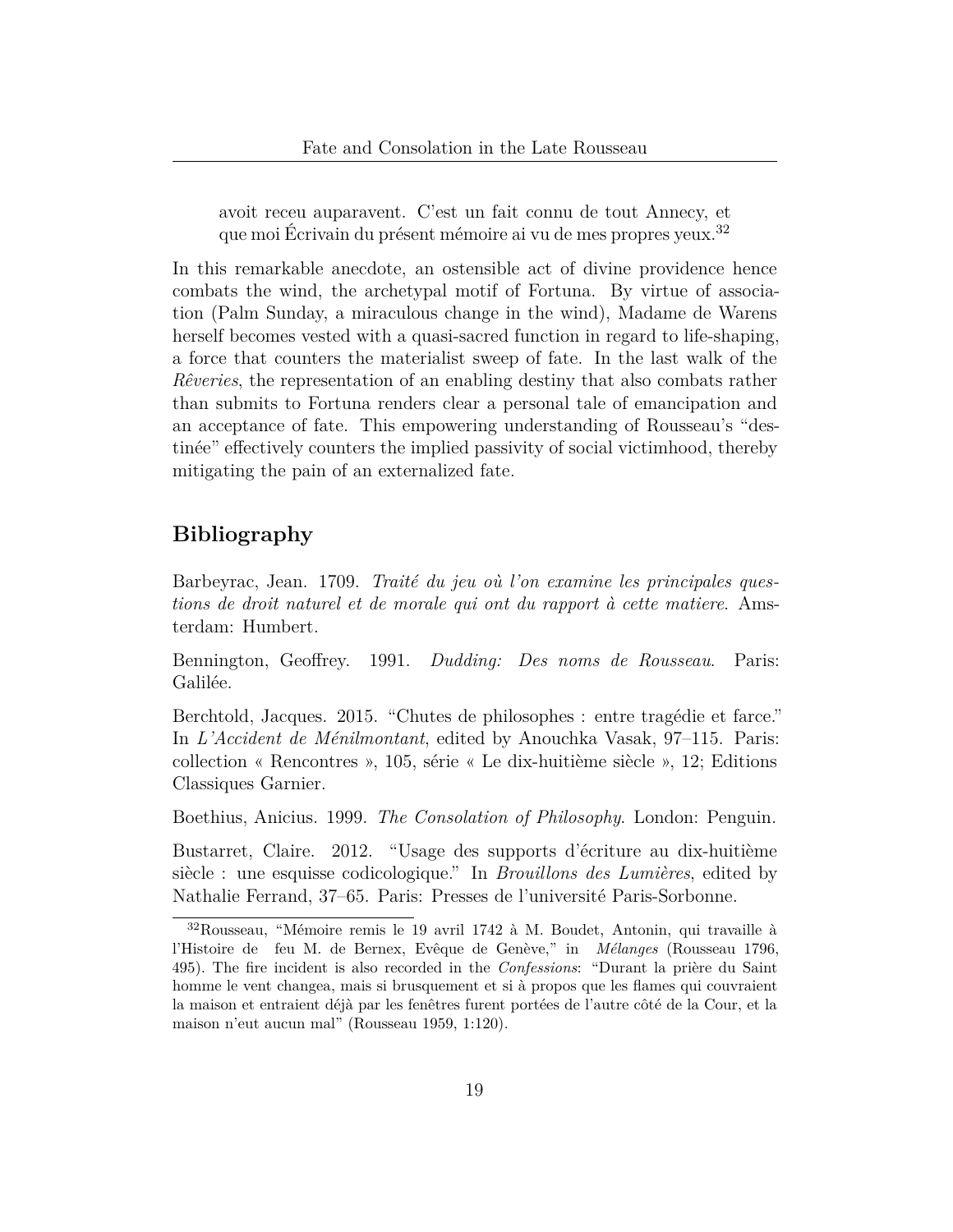<span id="page-19-7"></span>Certeau, Michel de. 1984. *The Practice of Everyday Life*. Berkeley: University of California.

<span id="page-19-9"></span>Condorcet, Jean-Antoine-Nicolas de Caritat. 1970. *Esquisse d'un tableau historique des progrès de l'esprit humain*. Edited by Oliver H Prior. Bibliothèques des textes philosophiques. Paris: Vrin.

<span id="page-19-2"></span>Cotoni, Marie-Hélène. 1998. "Le christianisme de Rousseau au temps des *Rêveries du promeneur solitaire*." *Études Jean-Jacques Rousseau*, no. 10: 57–75.

<span id="page-19-6"></span>Daston, Lorraine. 1994. "Fortuna and the Passions." Edited by Thomas Kavanagh. *Chance, Culture, and the Literary Text*, no. 14: 25–47. [https://pure.mpg.de/pubman/faces/ViewItemFullPage.jsp?itemId=item\\_](https://pure.mpg.de/pubman/faces/ViewItemFullPage.jsp?itemId=item_2276949_1&view=EXPORT) [2276949\\_1&view=EXPORT](https://pure.mpg.de/pubman/faces/ViewItemFullPage.jsp?itemId=item_2276949_1&view=EXPORT).

<span id="page-19-3"></span>Derrida, Jacques. 1967. *De la grammatologie*. Paris: Minuit.

<span id="page-19-4"></span>Didier, Béatrice. 2006. "À propos des cartes à jouer de Jean-Jacques Rousseau." In *Poétique de la Pensée ; Hommage à Jean Dagen*, edited by Béatrice Guion. Paris: Honoré Champion.

<span id="page-19-8"></span>Dunkley, John. 1985. *Gambling: A Social and Moral Problem in France, 1685-1792*. Oxford: Voltaire Foundation.

<span id="page-19-5"></span>Eigeldinger, Marc. 1998. "Les cartes à jouer de Rousseau." *Nouvelle Revue Neuchâteloise*, no. 60: 34–48.

<span id="page-19-0"></span>Freud, Sigmund. 1990. *Beyond the Pleasure Principle*. Edited by James Strachey. The Standard edition. Princeton, N.J.: W. W. Norton & Company.

Gerson, Jean. 1998. *The Consolation of Theology*. Translated by Clyde Lee Miller. New York: Abaris Books.

<span id="page-19-1"></span>Gourevitch, Victor. 2000. "Rousseau on Providence." *The Review of Metaphysics* 53 (3): 565–611. [https://www.questia.com/library/journal/1G1-](https://www.questia.com/library/journal/1G1-70696454/rousseau-on-providence) [70696454/rousseau-on-providence](https://www.questia.com/library/journal/1G1-70696454/rousseau-on-providence).

———. 2001. "The Religious Thought." In *The Cambridge Companion to Rousseau*, 193–246. Cambridge: Cambridge University Press.

Guichet, Jean-Luc. 2015. "Le chien de Ménilmontant : figure du destin ou matérialisme de la rencontre?" In *L'Accident de Ménilmontant*, edited by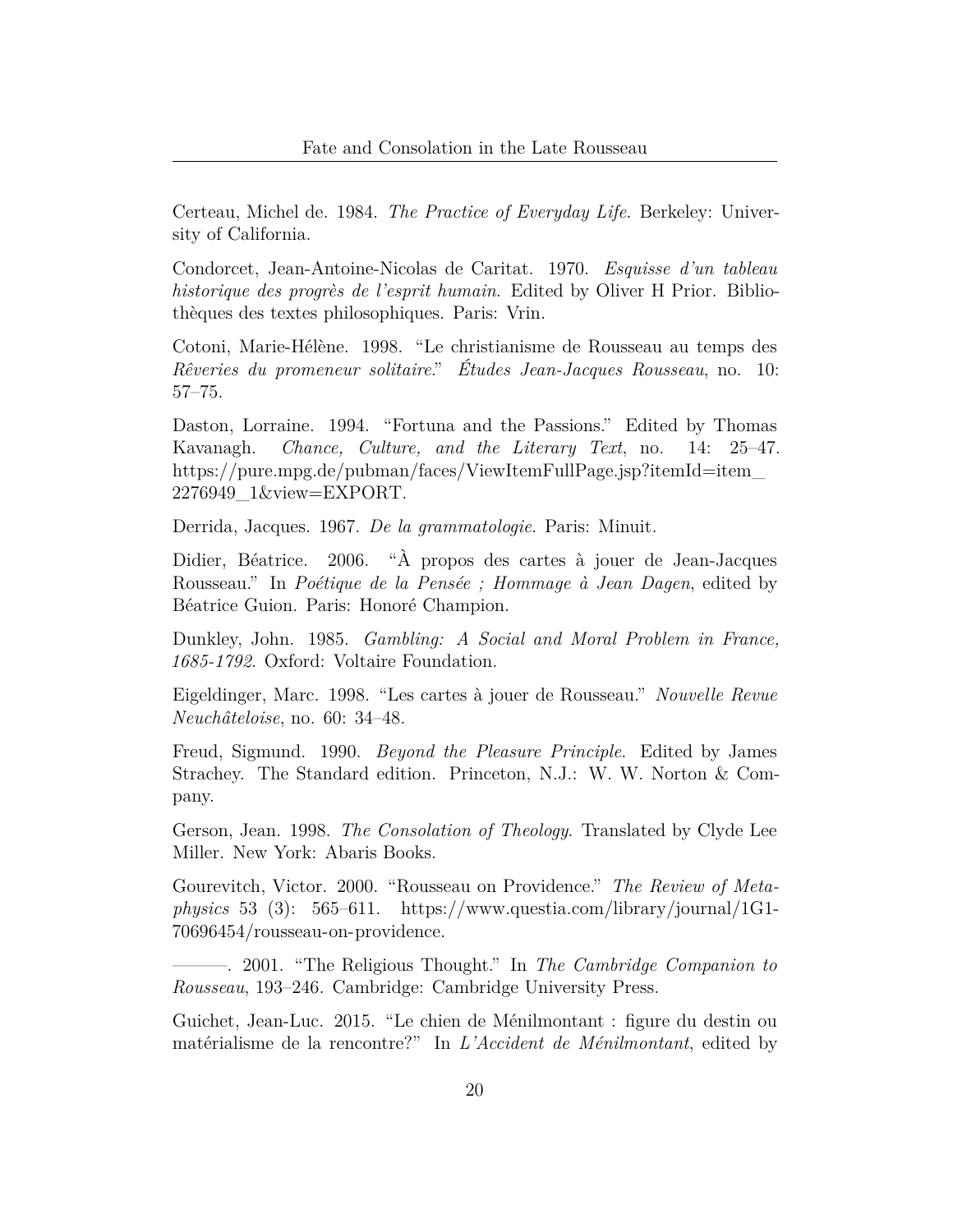Anouchka Vasak, 149–63. Paris: collection « Rencontres », 105, série « Le dix-huitième siècle », 12; Editions Classiques Garnier.

<span id="page-20-11"></span>Hamilton, Ross. 2008. *Accident: A Philosophical and Literary History*. Chicago: University of Chicago Press.

<span id="page-20-7"></span>Jaucourt, Louis de. 1781. "INVALIDES, hôtel des." In *Encyclopédie ou dictionnaire raisonné des sciences, des arts et des métiers...par une Société de gens de lettres... mis en ordre et publié par M. Diderot ; et quant à la partie mathématique par M. D' Alembert*, 8:847. Chez Pellet imprimeur-libraire.

<span id="page-20-10"></span>Jenny, Laurent. 1997. *L'expérience de la chute : De Montaigne à Michaux*. Paris: Presses Universitaires de France.

<span id="page-20-0"></span>Kelley, Theresa M. 1997. *Reinventing Allegory*. Cambridge: Cambridge University Press.

<span id="page-20-9"></span>Lévi-Strauss, Claude. 1962. *La pensée sauvage*. Paris: Plon.

<span id="page-20-8"></span>Mall, Laurence. 2008. "« Dieu est juste; il veut que je souffre; et il sait que je suis innocent » : le problème du mal dans les *Rêveries* de Rousseau." In *The Nature of Rousseau's "Rêveries": Physical, Human, Aesthetic*, edited by O'NealJohn C. SVEC 8. Oxford: Voltaire Foundation.

<span id="page-20-1"></span>Meier, Heinrich. 2016. *On the Happiness of the Philosophic Life: Reflections on Rousseau's Rêveries in Two Books*. Translated by Robert Berman. Chicago: University of Chicago Press.

<span id="page-20-6"></span>Montaigne, Michel Eyquem de. 1993. *Essais, Livre III*. Edited by Alexandre Micha. Paris: Flammarion.

<span id="page-20-4"></span>Morgenstern, Mira. 2008. "Strangeness, Violence, and the Establishment of Nationhood in Rousseau." *Eighteenth-Century Studies* 41 (3): 359–81. <https://www.jstor.org/stable/30053555>.

<span id="page-20-5"></span>Ricatte, Robert. 1959. "Un nouvel examen des cartes à jouer." *Annales Jean-Jacques Rousseau* 35: 239–62.

<span id="page-20-2"></span>Riley, Patrick. 1986. *The General Will Before Rousseau: The Transformation of the Divine into the Civic*. Princeton: Princeton University Press.

<span id="page-20-3"></span>———. 2001. "Rousseau's General Will." In *The Cambridge Companion to Rousseau*, 124–53. Cambridge; New York: Cambridge University Press.